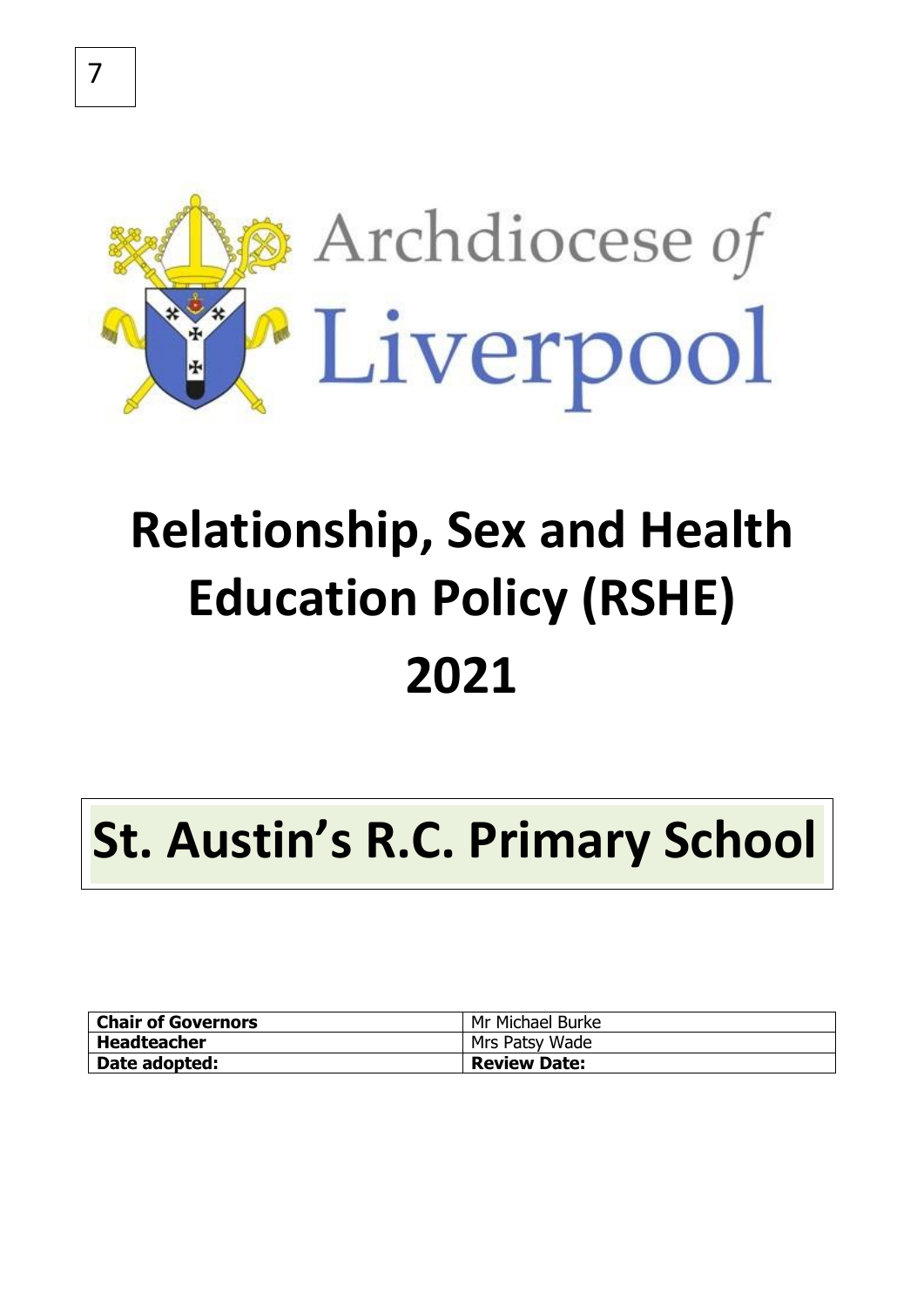

# **G**rowing **i**n **F**aith **T**ogether

## **Rationale**

'I HAVE COME THAT YOU MIGHT HAVE LIFE AND HAVE IT TO THE FULL'

(Jn.10.10)

We are involved in Relationship, Sex and Education (RSE) precisely because of our Christian beliefs about God and about the human person. The belief in the unique dignity of the human person made in the image and likeness of God underpins the approach to all education in a Catholic school. Our approach to RSE therefore is rooted in the Catholic Church's teaching of the human person and presented in a positive framework of Christian ideals.

At the heart of the Christian life is the Trinity; Father, Son and Spirit in communion, united in loving relationship and embracing all people and all creation. As a consequence of the Christian belief that we are made in the image and likeness of God, gender and sexuality are seen as God's gift, reflect God's beauty, and share in the divine creativity. RSE, therefore, will be placed firmly within the context of relationship as it is there that sexuality grows and develops.

Following the guidance of the Bishops of England and Wales and as advocated by the DFE (and the Welsh Assembly Government) RSE will be firmly embedded in the PSHE/RSHE framework as it is concerned with nurturing human wholeness and integral to the physical, spiritual, emotional, moral, social and intellectual development of pupils. It is centred on Christ's vision of being human as good news and will be positive and prudent, showing the potential for development, while enabling the dangers and risks involved to be understood and appreciated.

All Relationship, Sex and Health Education RSHE will be in accordance with the Church's moral teaching. It will emphasise the central importance of marriage and the family whilst acknowledging that all pupils have a fundamental right to have their life respected whatever household they come from. It will also prepare pupils for life in modern Britain.

## **Aim**

St Austin's R.C. Primary School aims to provide a suitable programme that follows the statutory need to include RSHE into their curriculum from September 2020 which meets the ethos of its Catholic identity and mission.

The purpose of this Relationship, Sex and Health Education (RSHE) policy is to set out the ways in which the school's provision supports pupils through their spiritual, moral, social, emotional and physical development, and prepares them for the opportunities, responsibilities and experiences of life growing up in today's world.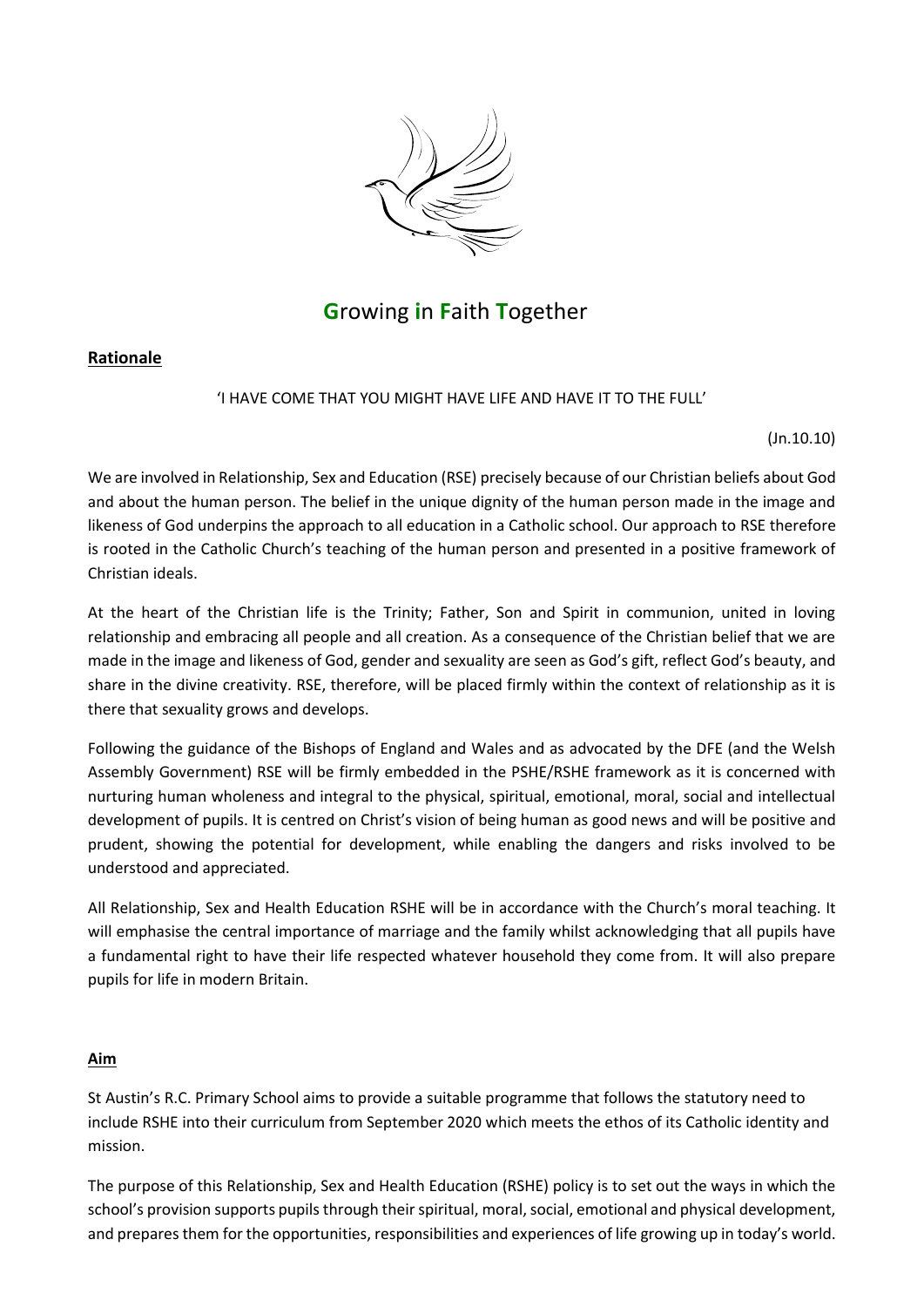Our School's mission embraces the spiritual, physical, intellectual, emotional, moral and social development of children and young people, and through an agreed approach to Relationship and Sex Education (RSE) using the Archdiocesan recommended resource 'Journey In' Love 2020 we believe that we can promote the development of the whole child, so that children can grow in *virtue, wisdom and stature,* understanding both the emotional, social and physical aspects of growing spiritually, as well as moral aspects of relationships within a context of a Christian vision for the purpose of life.

The other aspects of the Statutory curriculum intent will be met by Statutory Science curriculum coverage, Come and See prog. in R.E., P.S.H.E. Association Primary Scheme of work; Crucial Crew attendance; Computing scheme of work; e-safety week; whole school termly projects; links with health agencies.

## **The Purpose**

The aims of Relationship, Sex and Health Education (RSHE) at St. Austin's R.C. Primary School are to:

- Provide a framework in which sensitive discussions can take place.
- Help pupils develop feelings of dignity, self-worth, self-respect, confidence and empathy.
- Prepare pupils for puberty and give them an understanding of sexual development and the importance of health and hygiene.
- Create a positive culture around issues of sexuality and relationships.
- Teach pupils the correct vocabulary to describe themselves and their bodies.

## **Statutory Requirements**

At St. Austin's R.C. Primary School, we must provide Relationships Education to all pupils as per section 34 of the Children and Social work act 2017.

In teaching Relationship and Sex Education, we must have regard to Catholic Education Service guidance issued by the Bishops Conference of England and Wales 2017.

The statutory guidance from the Department for Education issued under Section 80A of the Education Act 2002 and section 403 of the Education Act 1996 Appendix A

The statutory guidance from the Department for Education Equality Act 2010.

## **Policy Development**

This policy has been developed in consultation with staff, pupils and parents. The consultation and policy development process involved the following steps:

- 1. Review –Mrs Ramsey (former R.E. co-ordinator) Mrs Wade (Head)
- 2. Staff consultation all school staff were given the opportunity to look at the policy and make recommendations.
- 3. Parent/stakeholder consultation parents and any interested parties were invited to attend meetings about the policy and an on line questionnaire was distributed.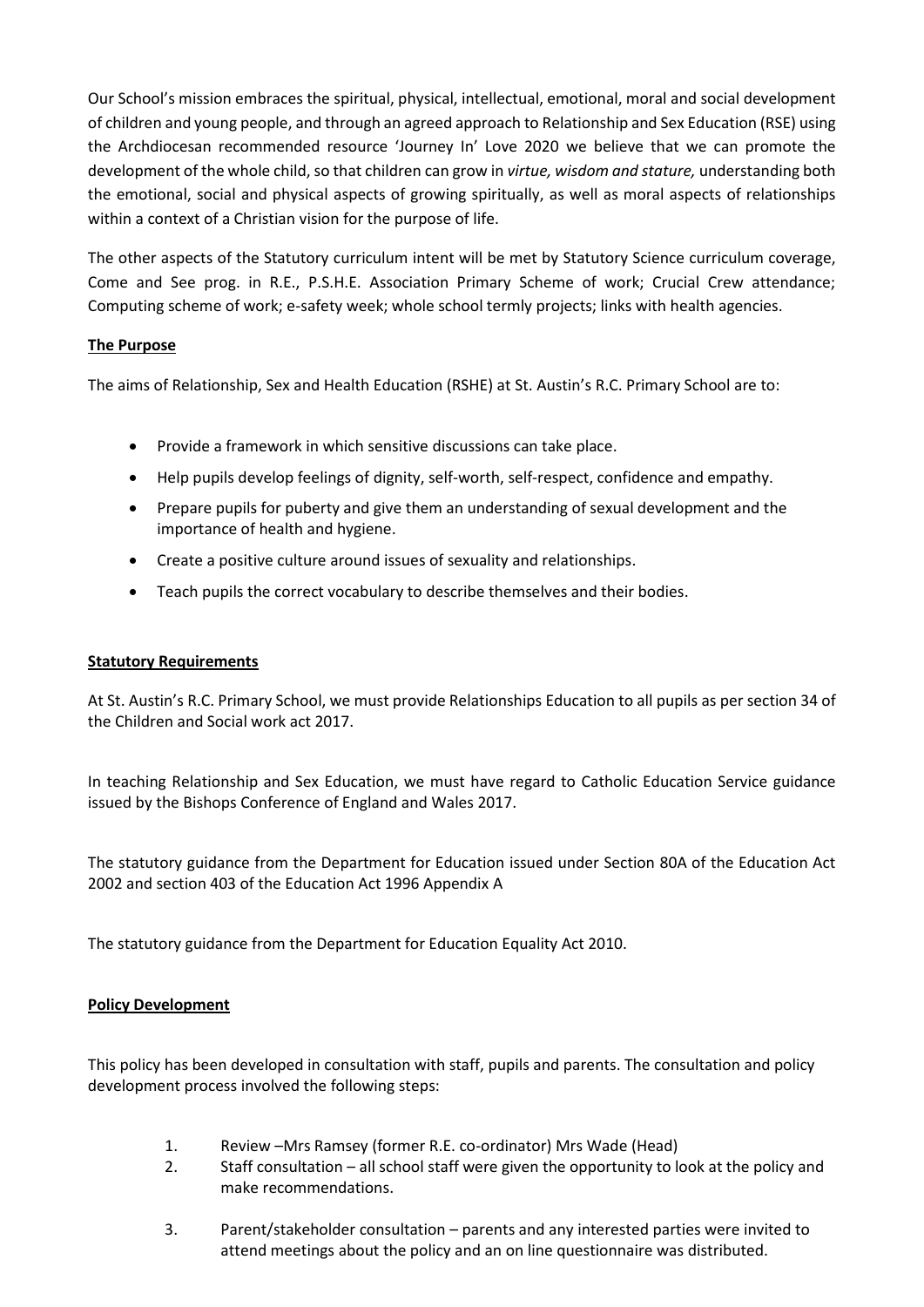- 4. Pupil consultation we investigated what exactly pupils want from their Relationship Sex and Health Education.
- 5. Ratification once amendments were made, the policy was shared with governors and ratified.

## **Definition**

Relationship, Sex and Health Education involves a combination of sharing information, and exploring issues underpinned by our Catholic values.

Relationship Sex and Health Education is about the emotional, social and cultural development of pupils, and involves learning about personal relationships, sexual health, sexuality, healthy lifestyles, diversity and personal identity.

## **Curriculum**

We have developed our curriculum with recommendations from the Archdiocesan Education Department to ensure that they meet with Catholic Church teaching.

After consultation with parents Relationship Sex Education will be covered using the Archdiocesan recommended resource 'Journey In Love' 2020 this includes \*sexual intercourse at Year 6. (See right of withdrawal)

We have considered the age, stage and feelings of pupils and have consulted with parents and staff to ensure we are offering a quality curriculum which is adequately catered to meet their needs.

We have adapted the PSHE Association Primary Scheme of Work and Primary toolkit.

If pupils ask questions outside the scope of our curriculum, teachers will respond in an appropriate manner so they are fully informed and do not seek answers online.

## **Delivery of Relationship, Sex and Health Education (RSHE)**

Relationship and Sex Education (RSE) is taught both discretely and within the Personal, Social and Health Education (PSHE) curriculum lessons. Some aspects of the RSHE curriculum may be touched upon in other lessons as it shares links with Religious Education, Science and Physical Education.

Our RSHE will ensure that content is relevant to the age, experience and maturity of pupils.

The new statutory guidance for Relationships education focuses on teaching the fundamental building blocks and characteristics of positive relationships including:

• Families and people who care for me.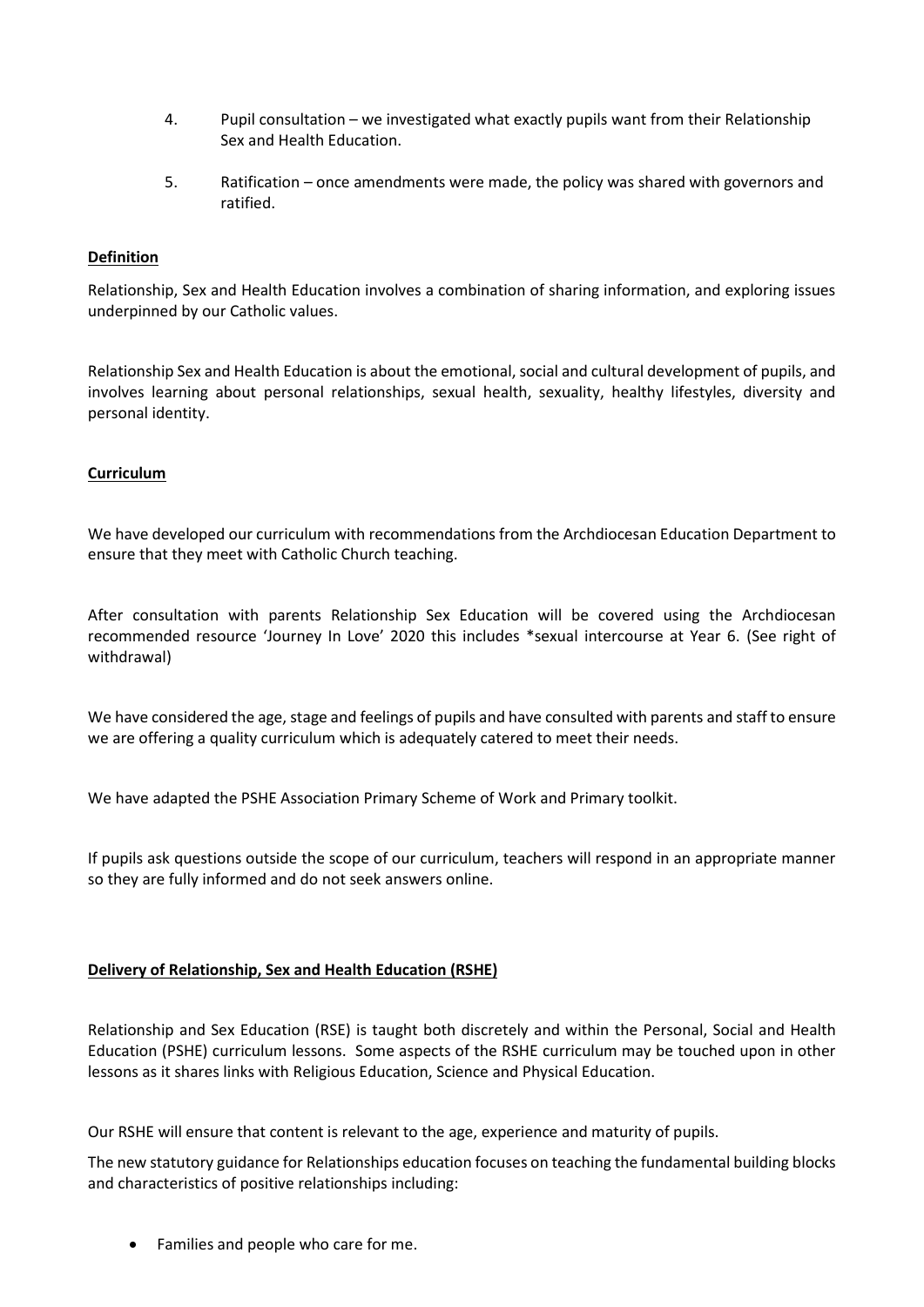- Caring friendships.
- Respectful relationships.
- Online relationships.
- Being safe.

These areas of learning are taught within the context of 'family life' and could include married orsingle parent families, same sex parents, families headed by grandparents, adoptive parents, foster parents/carers amongst other structures, along with reflecting sensitively that some children may have a support structure around them (for example: looked after children or young carers).

As a school, we promote equality of opportunity and foster good relations. Our school environment uniformly applies values of inclusion and respect to all pupils and their families. All staff are proactive in promoting positive relationships and receive regular training.

## **Equal Opportunities**

All pupils have access to the RSHE curriculum. Where pupils have specific educational needs, arrangements for support from outside agencies and support staff are made to ensure these pupils have an appropriate, differentiated curriculum.

## **Roles and Responsibility**

## **The Governing Body**

The governing body will approve the RSHE policy and hold the headteacher to account for its implementation.

## **The Headteacher**

The headteacher is responsible for ensuring that RSHE is taught consistently across the school and for managing requests to withdraw pupils from the non-statutory element of Relationship and Sex Education in Year 6\* (see right of withdrawal)

## **Staff**

Staff do not have the right to opt out of teaching RSHE as this forms part of the Teaching Standards. Any staff who have concerns about teaching RSHE are encouraged to discuss this with the headteacher.

Staff are responsible for:

- Delivering RSHE in a sensitive way which complies with Church teaching.
- Modelling positive attitudes to RSHE.
- Monitoring progress.
- Responding to the needs of individual pupils.
- Responding appropriately to pupils whose parents wish them to be withdrawn from the non-statutory components of RSE.

## **Pupils**

Pupils are expected to engage fully in RSHE and, when discussing issues related to RSHE, treat others with dignity, respect and sensitivity.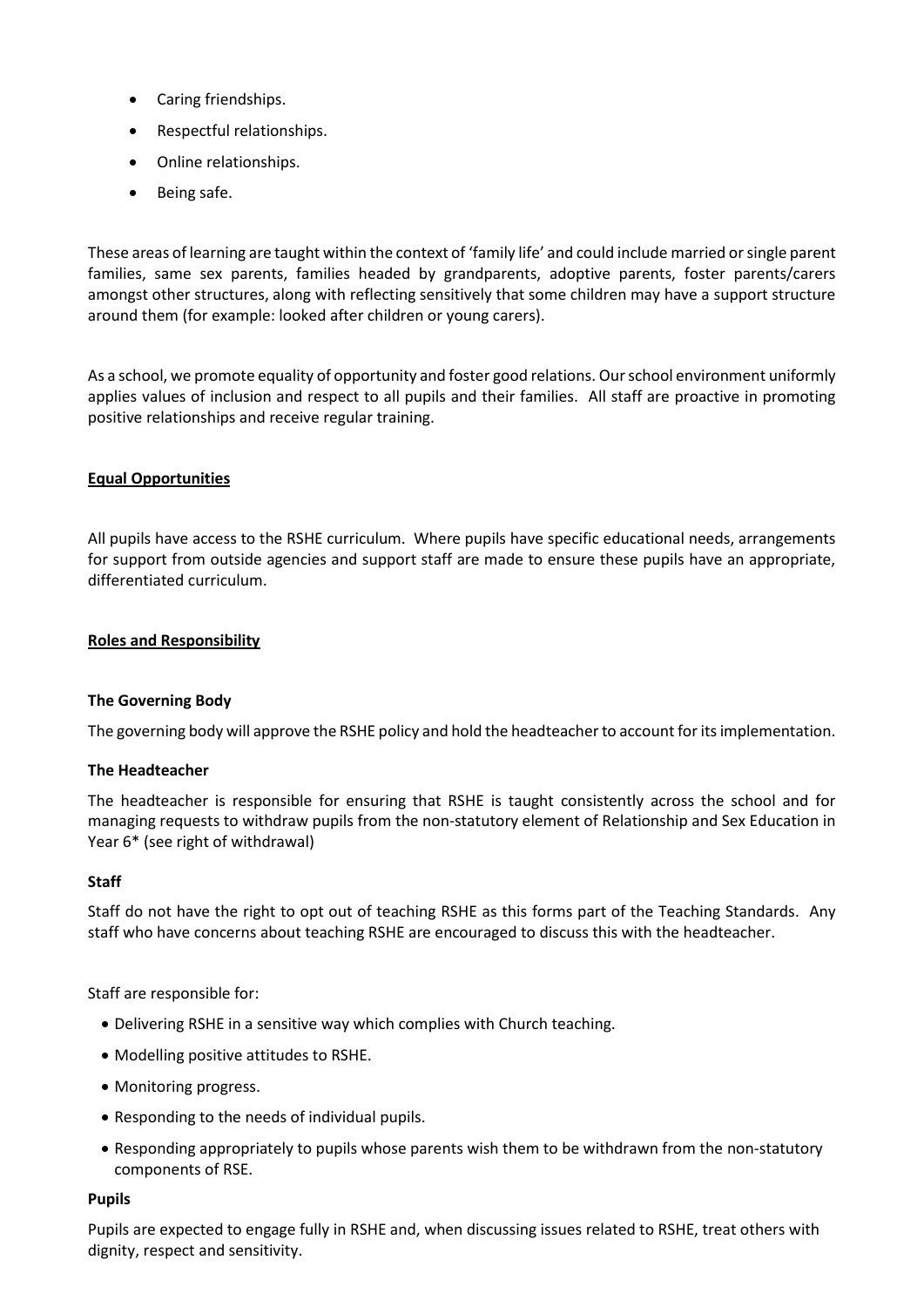## **Parents' right to withdraw**

Parents have the right to withdraw their children from the non-statutory component of sex education in Year 6. This is where sexual intercourse is taught discretely as part of the Physical aspect within Journey In Love the Archdiocesan recommended resource.

Requests for withdrawal should be made in writing and addressed to the headteacher. The headteacher will discuss the request with parents and take appropriate action.

Alternative work will be given to pupils who are withdrawn from RSE.

Parents do not have the right to withdraw their children from Statutory Relationships Education as set out in the DFE guidance 2020.

## **Monitoring arrangements**

The delivery of RSHE is monitored by members of the SLT by undertaking learning walks, staff and pupil consultations, planning and work scrutinies and questionnaires.

Pupils' development in RSE is monitored by class teachers as part of our internal informal assessment systems.

This policy will be agreed annually by the governors and reviewed every three years.

#### **Resources**

The PSHE Associatio[n www.pshe-association.org.uk](http://www.pshe-association.org.uk/)

## **Early Years Foundation Stage**

Journey In Love 2020

The Underwear PANTS Rule [www.nspcc.org.uk](http://www.nspcc.org.uk/)

**Key Stage One** Journey In Love 2020

Worry Box

## **Key Stage Two**

Journey In Love 2020 Crucial Crew attendance Worry box

#### **CEOP – National Crime Agency Command**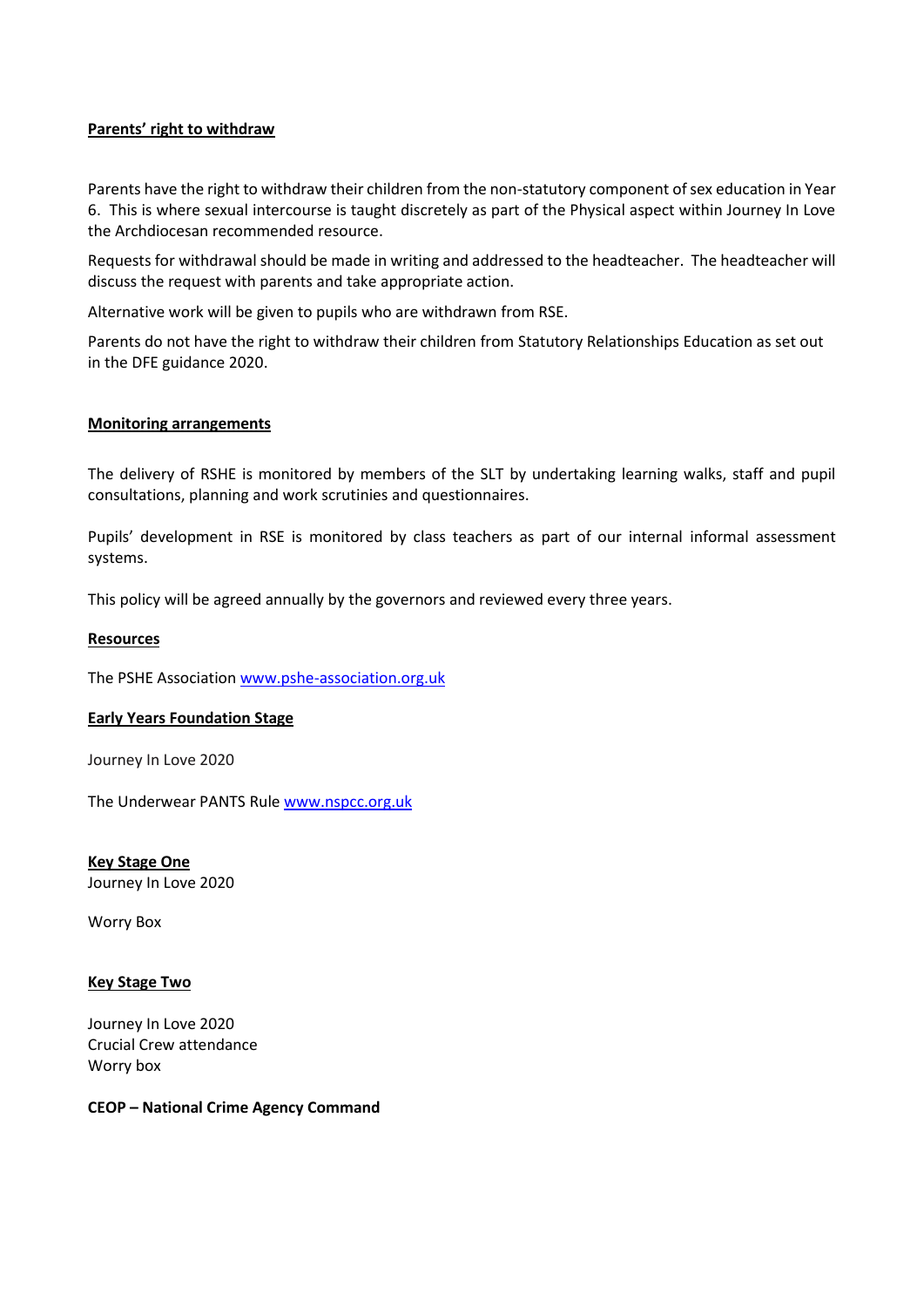# **Appendix 1**

# **Primary Relationships Education Statutory Learning Opportunities**

# **Families and people who care for me**

| That families are important for children growing up because they can give<br>love, security and stability                                                                                                                                           | Year 5        |
|-----------------------------------------------------------------------------------------------------------------------------------------------------------------------------------------------------------------------------------------------------|---------------|
| The characteristics of healthy family life, commitment to each other,<br>including in times of difficulty, protection and care for children and other<br>family members, the importance of spending time together and sharing<br>each other's lives | Year 2/Year 3 |
| That others' families, either in school or in the wider world, sometimes<br>look different from their family, but that they should respect those<br>differences and know that other children's families are also characterised<br>by love and care  | Year1         |
| That stable, caring relationships, which may be of different types, are at<br>the heart of happy families, and are important for children's security as<br>they grow up                                                                             | Year 1        |
| That marriage represents a formal and legally recognised commitment of<br>two people to each other which is intended to be lifelong                                                                                                                 | Year 5        |
| How to recognise if family relationships are making them feel unhappy or<br>unsafe, and how to seek help or advice from others if needed                                                                                                            | Year 1 Year 6 |

# **Caring friendships**

| How important friendships are in making us feel happy and secure, and<br>how people choose and make friends                                                                                                                                       | Year 3                     |
|---------------------------------------------------------------------------------------------------------------------------------------------------------------------------------------------------------------------------------------------------|----------------------------|
| The characteristics of friendships, including mutual respect, truthfulness,<br>trustworthiness, loyalty, kindness, generosity, trust, sharing interests and<br>experiences and support with problems and difficulties                             | Year 2<br>Year 3           |
| That healthy friendships are positive and welcoming towards others, and<br>do not make others feel lonely or excluded                                                                                                                             | Year 2<br>Year 3<br>Year 4 |
| That most friendships have ups and downs, and that these can often be<br>worked through so that the friendship is repaired or even strengthened,<br>and that resorting to violence is never right                                                 | Year 1<br>Year 5           |
| How to recognise who to trust and who not to trust, how to judge when a<br>friendship is making them feel unhappy or uncomfortable, managing<br>conflict, how to manage these situations and how to seek help or advice<br>from others, if needed | Year 2<br>Year 6           |

## **Respectful relationships**

| The importance of respecting others, even when they are very different    | Year 3 |
|---------------------------------------------------------------------------|--------|
| from them (for example, physically, in character, personality or          | Year 5 |
| backgrounds), or make different choices or have different preferences or  |        |
| beliefs                                                                   |        |
| Practical steps they can take in a range of different contexts to improve | Year 1 |
| or support respectful relationships                                       |        |
| The conventions of courtesy and manners                                   | Year 1 |
|                                                                           | Year 2 |
| The importance of self-respect and how this links to their own happiness  | Year 2 |
| That in school and in wider society they can expect to be treated with    | Year 3 |
| respect by others, and that in turn they should show due respect to       |        |
| others, including those in positions of authority                         |        |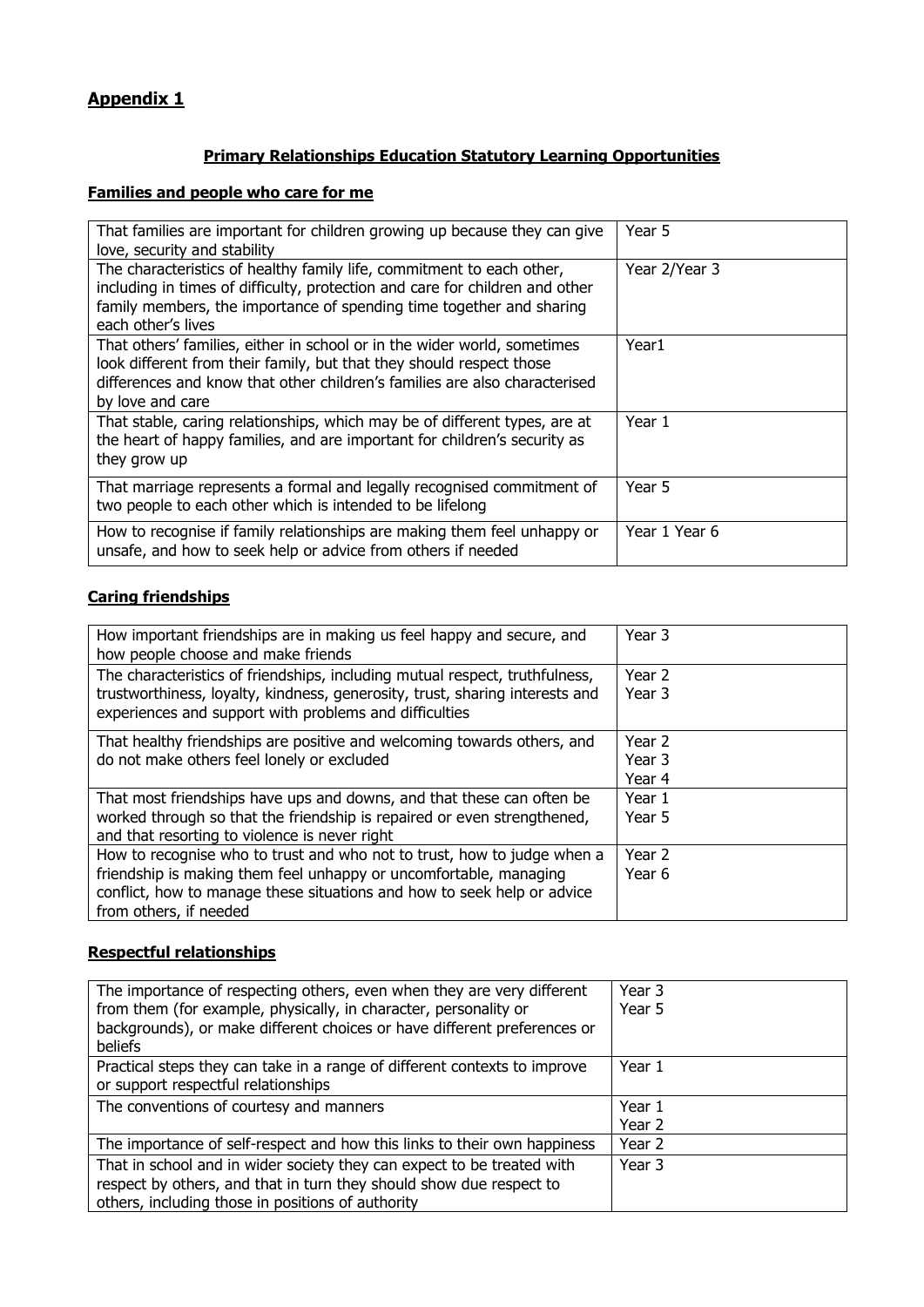| About different types of bullying (including cyberbullying), the impact of<br>bullying, responsibilities of bystanders (primarily reporting bullying to an<br>adult) and how to get help | Year 3 |
|------------------------------------------------------------------------------------------------------------------------------------------------------------------------------------------|--------|
| What a stereotype is, and how stereotypes can be unfair, negative or                                                                                                                     | Year 5 |
| destructive                                                                                                                                                                              |        |
| The importance of permission-seeking and giving in relationships with<br>friends, peers and adults                                                                                       | Year 2 |

# **Online relationships**

| That people sometimes behave differently online, including by pretending  | Year 3 |
|---------------------------------------------------------------------------|--------|
| to be someone they are not                                                | Year 4 |
|                                                                           | Year 5 |
| That the same principles apply to online relationships as to face-to face | Year 3 |
| relationships, including the importance of respect for others online      | Year 4 |
| including when we are anonymous                                           | Year 5 |
| The rules and principles for keeping safe online, how to recognise risks, | Year 3 |
| harmful content and contact, and how to report them                       | Year 4 |
|                                                                           | Year 5 |
| How to critically consider their online friendships and sources of        | Year 3 |
| information including awareness of the risks associated with people they  | Year 4 |
| have never met                                                            | Year 5 |
| How information and data is shared and used online                        | Year 3 |
|                                                                           | Year 6 |

## **Being safe**

| What sorts of boundaries are appropriate in friendships with peers and<br>others (including in a digital context)                                                              | Year 6           |
|--------------------------------------------------------------------------------------------------------------------------------------------------------------------------------|------------------|
| About the concept of privacy and the implications of it for both children<br>and adults; including that it is not always right to keep secrets if they<br>relate to being safe | Year 6           |
| That each person's body belongs to them, and the differences between<br>appropriate and inappropriate or unsafe physical, and other, contact                                   | Year1            |
| How to respond safely and appropriately to adults they may encounter (in<br>all contexts, including online) whom they do not know                                              | Year 4           |
| How to recognise and report feelings of being unsafe or feeling bad about<br>any adult                                                                                         | All year groups  |
| How to ask for advice or help for themselves or others, and to keep trying<br>until they are heard                                                                             | Year 5<br>Year 6 |
| How to report concerns or abuse, and the vocabulary and confidence<br>needed to do so                                                                                          | Year 5<br>Year 6 |
| Where to get advice from e.g. family, school and/or other sources                                                                                                              | Year 6           |

# **Mental wellbeing**

| That mental wellbeing is a normal part of daily life, in the same way as | Year 3 |
|--------------------------------------------------------------------------|--------|
| physical health                                                          | Year 6 |
| That there is a normal range of emotions (e.g. happiness, sadness,       | Year 1 |
| anger, fear, surprise, nervousness) and scale of emotions that all       | Year 3 |
| humans experience in relation to different experiences and situations    | Year 5 |
|                                                                          | Year 6 |
| How to recognise and talk about their emotions, including having a       | Year 3 |
| varied vocabulary of words to use when talking about their own and       | Year 5 |
| others' feelings                                                         | Year 6 |
|                                                                          |        |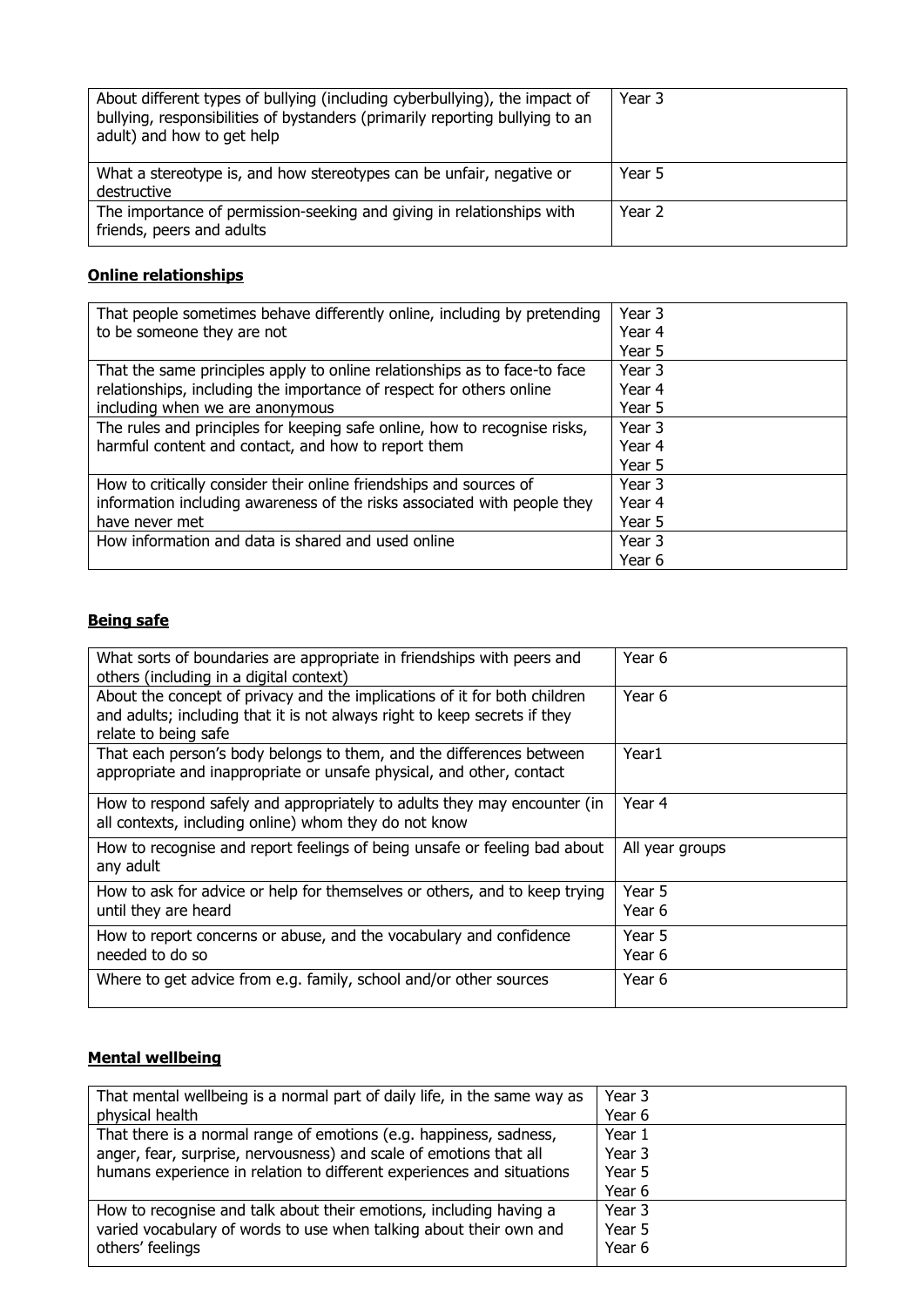| How to judge whether what they are feeling and how they are<br>behaving is appropriate and proportionate<br>The benefits of physical exercise, time outdoors, community<br>participation, voluntary and service-based activity on mental wellbeing<br>and happiness | Year 3<br>Year 6<br>Year 3<br>Year 6 |
|---------------------------------------------------------------------------------------------------------------------------------------------------------------------------------------------------------------------------------------------------------------------|--------------------------------------|
| Simple self-care techniques, including the importance of rest, time                                                                                                                                                                                                 | Year 4                               |
| spent with friends and family and the benefits of hobbies and interests                                                                                                                                                                                             | Year 6                               |
| Isolation and loneliness can affect children and that it is very important                                                                                                                                                                                          | Year 4                               |
| for children to discuss their feelings with an adult and seek support                                                                                                                                                                                               | Year 6                               |
| That bullying (including cyberbullying) has a negative and often lasting<br>impact on mental wellbeing                                                                                                                                                              | Year 3<br>Year 4<br>Year 5<br>Year 6 |
| Where and how to seek support (including recognising the triggers for                                                                                                                                                                                               | Year 3                               |
| seeking support), including whom in school they should speak to if they                                                                                                                                                                                             | Year 4                               |
| are worried about their own or someone else's mental wellbeing or                                                                                                                                                                                                   | Year 5                               |
| ability to control their emotions (including issues arising online)                                                                                                                                                                                                 | Year 6                               |
| It is common for people to experience mental ill health. For many<br>people who do, the problems can be resolved if the right support is<br>made available, especially if accessed early enough                                                                     | Year 6                               |

# **Internet safety and harms**

| That for most people the internet is an integral part of life and has     | Year 3            |
|---------------------------------------------------------------------------|-------------------|
| many benefits                                                             | Year <sub>4</sub> |
|                                                                           | Year 5            |
|                                                                           | Year <sub>6</sub> |
| About the benefits of rationing time spent online, the risks of excessive | Year 3            |
| time spent on electronic devices and the impact of positive and           | Year 4            |
| negative content online on their own and others' mental and physical      | Year 5            |
| wellbeing                                                                 | Year 6            |
| How to consider the effect of their online actions on others and know     | Year 3            |
| how to recognise and display respectful behaviour online and the          | Year 4            |
| importance of keeping personal information private                        | Year 5            |
|                                                                           | Year 6            |
| Why social media, some computer games and online gaming, for              | Year 3            |
| example, are age restricted                                               | Year 4            |
|                                                                           | Year 5            |
|                                                                           | Year 6            |
| That the internet can also be a negative place where online abuse,        | Year 3            |
| trolling, bullying and harassment can take place, which can have a        | Year 4            |
| negative impact on mental health                                          | Year 5            |
|                                                                           | Year <sub>6</sub> |
| How to be a discerning consumer of information online including           | Year 3            |
| understanding that information, including that from search engines, is    | Year 4            |
| ranked, selected and targeted                                             | Year 5            |
|                                                                           | Year 6            |
| Where and how to report concerns and get support with issues online       | Year 3            |
|                                                                           | Year 4            |
|                                                                           | Year 5            |
|                                                                           | Year 6            |

# **Physical health and fitness**

| The characteristics and mental and physical benefits of an active | Year 2 |
|-------------------------------------------------------------------|--------|
| lifestyle                                                         | Year 3 |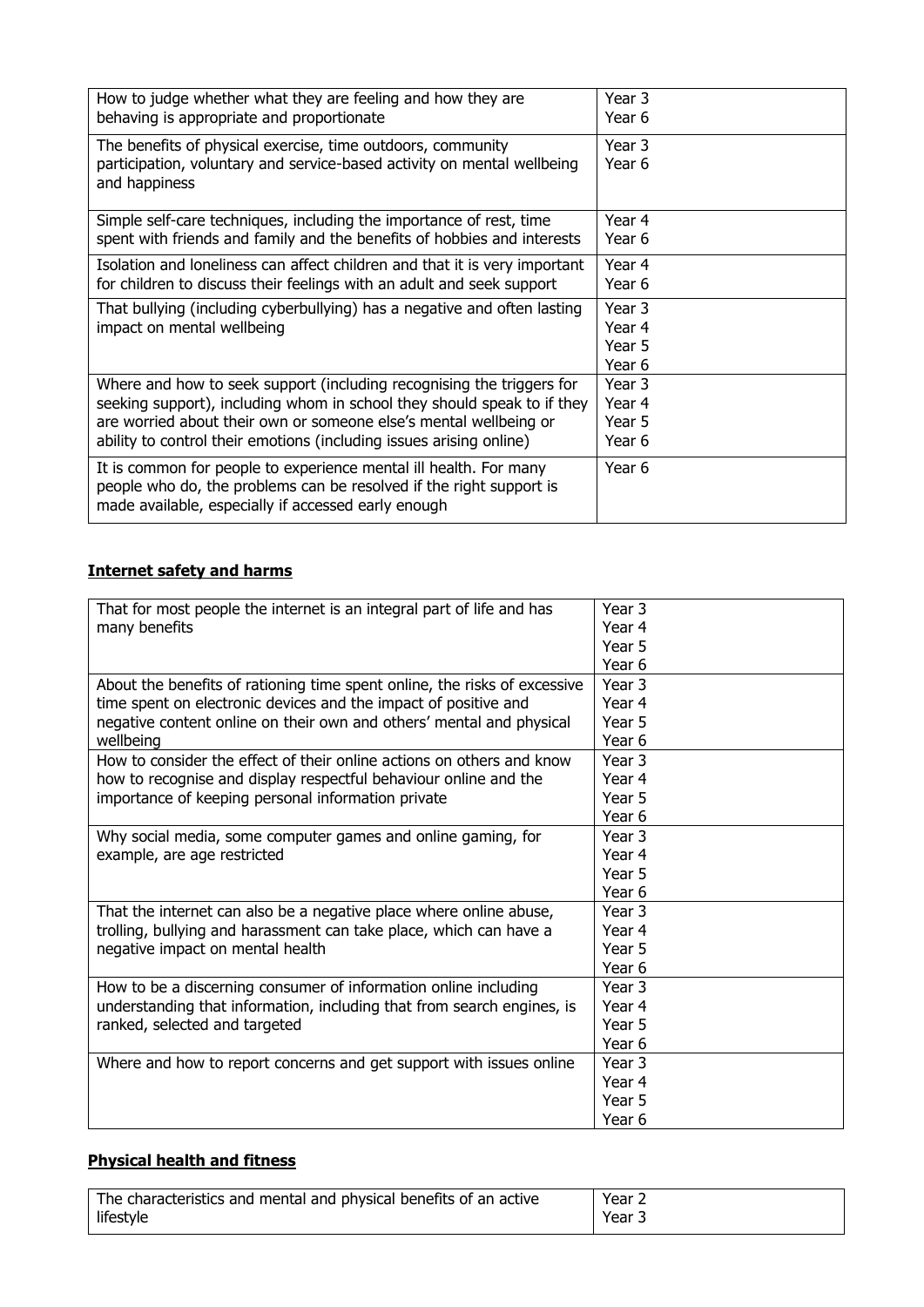| The importance of building regular exercise into daily and weekly<br>routines and how to achieve this; for example walking or cycling to<br>school, a daily active mile or other forms of regular, vigorous exercise | Year 2<br>Year 3                     |
|----------------------------------------------------------------------------------------------------------------------------------------------------------------------------------------------------------------------|--------------------------------------|
| The risks associated with an inactive lifestyle (including obesity)                                                                                                                                                  | Year 2<br>Year 3<br>Year 5<br>Year 6 |
| How and when to seek support including which adults to speak to in<br>school if they are worried about their health                                                                                                  | Year 5<br>Year 6                     |

# **Healthy eating**

| What constitutes a healthy diet (including understanding calories and  | Year 2 |
|------------------------------------------------------------------------|--------|
| other nutritional content)                                             | Year 3 |
|                                                                        | Year 4 |
|                                                                        | Year 5 |
| The principles of planning and preparing a range of healthy meals      | Year 4 |
|                                                                        | Year 5 |
| The characteristics of a poor diet and risks associated with unhealthy | Year 3 |
| eating (including, for example, obesity and tooth decay) and other     | Year 4 |
| behaviours (e.g. the impact of alcohol on diet or health)              | Year 5 |
|                                                                        |        |

# **Drugs, alcohol and tobacco**

| The facts about legal and illegal harmful substances and associated risks,<br>Year 3<br>Year 4<br>including smoking, alcohol use and drug-taking |  |
|--------------------------------------------------------------------------------------------------------------------------------------------------|--|
| Year 5<br>Year 6                                                                                                                                 |  |

# **Health and prevention**

| How to recognise early signs of physical illness, such as weight loss, or<br>unexplained changes to the body                             | Year 6          |
|------------------------------------------------------------------------------------------------------------------------------------------|-----------------|
| About safe and unsafe exposure to the sun, and how to reduce the risk of<br>sun damage, including skin cancer                            | Year 3          |
| The importance of sufficient good quality sleep for good health and that a<br>lack of sleep can affect weight, mood and ability to learn | Year 4          |
| About dental health and the benefits of good oral hygiene and dental<br>flossing, including regular check-ups at the dentist             | Year 4          |
| About personal hygiene and germs including bacteria, viruses, how They<br>are spread and treated, and the importance of handwashing      | All year groups |
| The facts and science relating to allergies, immunisation and vaccination                                                                | Year 6          |

# **Basic first aid**

| How to make a clear and efficient call to emergency services if necessary                         | Year 4<br>Year 5 |
|---------------------------------------------------------------------------------------------------|------------------|
| Concepts of basic first-aid, for example dealing with common injuries,<br>including head injuries | Year 5           |

# **Changing adolescent body**

| Key facts about puberty and the changing adolescent body, particularly | Year 5 |
|------------------------------------------------------------------------|--------|
| from age 9 through to age 11, including physical and emotional changes | Year 6 |
| About menstrual wellbeing including the key facts about the menstrual  | Year 5 |
| cycle                                                                  | Year 6 |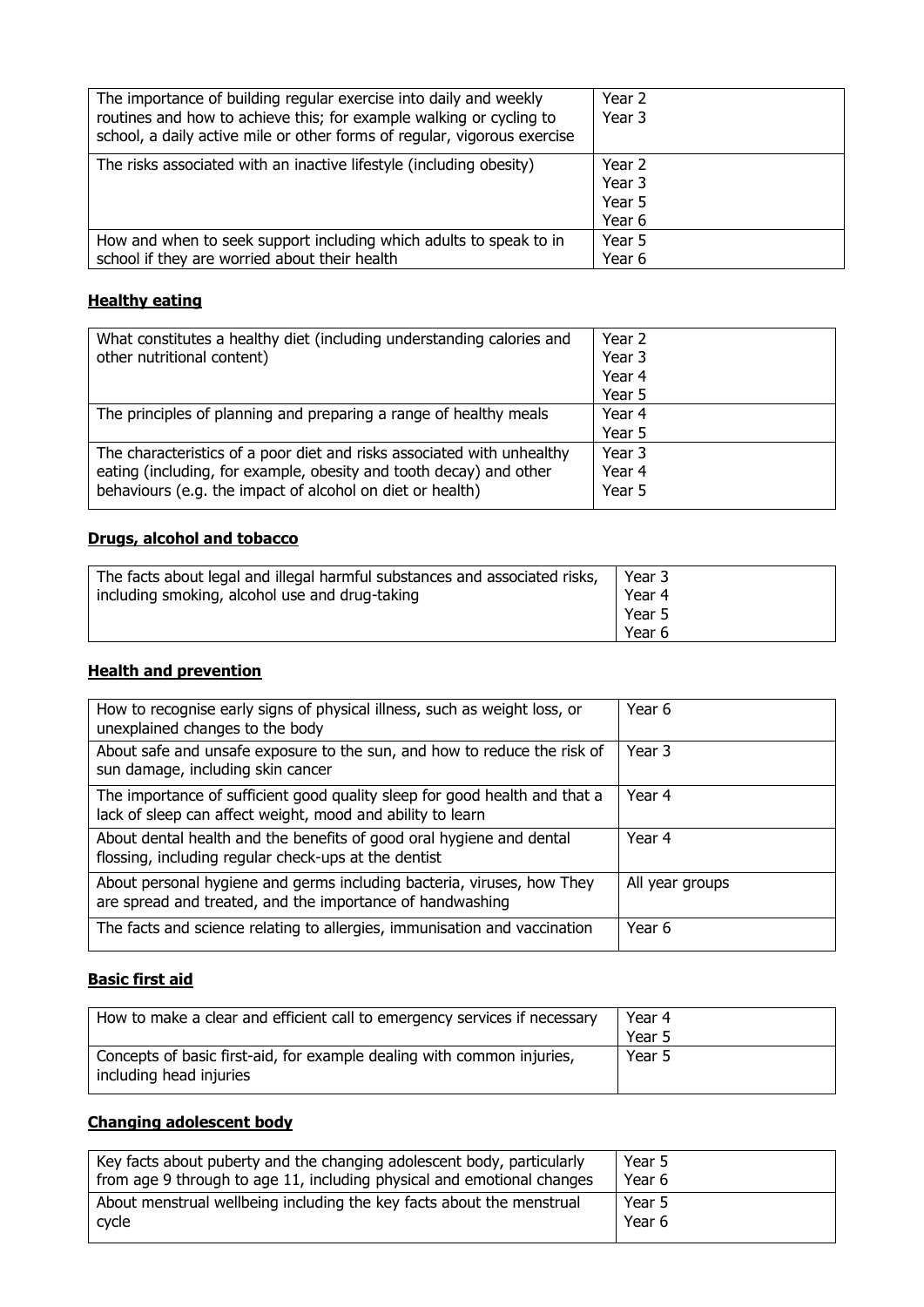# **Appendix 2**

# Come and See and Relationship and Sex Education



## **Introduction**

The following is intended as a guide for linking Relationship and Sex Education with Come and See. Some of these aspects might be covered in the EXPLORE section where the topic is being introduced, starting with the pupil's own experience, and extending into the REVEAL and RESPOND sections. Some ideas may be used in the REVEAL process where the teaching is explicitly concerned with Scripture and the teaching of the Church. Some topics offer more explicit teaching to develop ideas about Relationship and Sex Education, some less so.

Another way of using this section is when teaching Religious Education which occurs in other aspects of the curriculum e.g. Science, P.E, PSHE etc.

| <b>EARLY YEARS</b> |                                                     |                                                                                                                                                                             |
|--------------------|-----------------------------------------------------|-----------------------------------------------------------------------------------------------------------------------------------------------------------------------------|
| <b>MYSELF</b>      | God knows and loves each one                        | Each one's name is important<br>I am special and have a special<br>name<br>I have a family name<br>Everyone is precious to God                                              |
| <b>WELCOME</b>     | Baptism a welcome to God's<br>family                | How we are made to feel welcome<br>How do we show others that they<br>are welcomed?<br>How is a baby welcomed into a<br>family                                              |
| <b>BIRTHDAY</b>    | Looking forward to Jesus'<br>birthday               | Why do we celebrate birthdays?<br>What a birthday is<br>What people do while they wait for<br>a birthday<br>Some of the ways birthdays are<br>celebrated                    |
| <b>CELEBRATING</b> | People celebrate in church                          | Why is celebrating important?<br>What is good about celebrating<br>together?<br>What a celebration is<br>Different elements of celebration<br>Different ways of celebrating |
| <b>GATHERING</b>   | The parish family gathers to<br>celebrate Eucharist | Why do we gather together?<br>How we gather as a church/parish<br>family<br>What are the things that are better<br>done together and why<br>The importance of gathering     |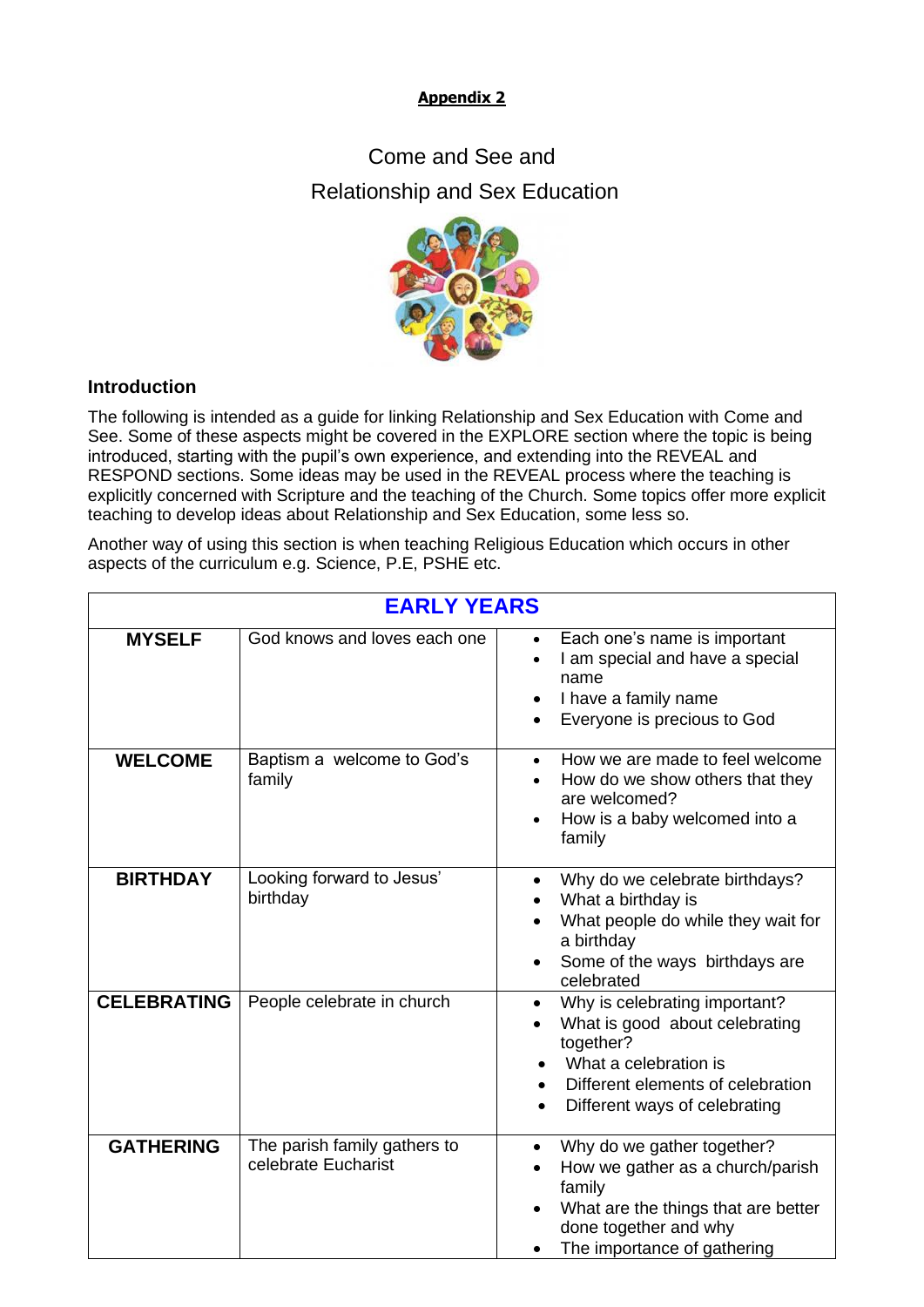| <b>GROWING</b>   | Looking forward to Easter            | The ways in which we grow<br>$\bullet$<br>That spring is a time when things<br>begin to grow<br>The ways in which we can grow in<br>$\bullet$<br>love to be more like Jesus                                                                                                                                                                                             |
|------------------|--------------------------------------|-------------------------------------------------------------------------------------------------------------------------------------------------------------------------------------------------------------------------------------------------------------------------------------------------------------------------------------------------------------------------|
| <b>GOOD NEWS</b> | Passing on the Good News of<br>Jesus | How they and others feel when<br>$\bullet$<br>they have good news.<br>The joy and happiness the good<br>news brings<br>That everyone has good news<br>to share                                                                                                                                                                                                          |
| <b>FRIENDS</b>   | <b>Friends of Jesus</b>              | how friends make us feel happy,<br>$\bullet$<br>comfortable and glad<br>What breaks and mends<br>friendships:<br>It is good to have friends<br>How we can change and say<br>sorry and forgive each other                                                                                                                                                                |
| <b>OUR WORLD</b> | God's wonderful world                | How wonderful our world is<br>$\bullet$<br>How we could make God's world<br>even more wonderful<br>What would happen if we did not<br>$\bullet$<br>look after our world?<br>What we love about our world.<br>What fills us with wonder about our<br>world.<br>Everyone shares God's world.<br>How we would feel if we did not<br>work together to share God's<br>world. |

| <b>YEAR 1</b>    |                                                    |                                                                                                                                                                                                                            |
|------------------|----------------------------------------------------|----------------------------------------------------------------------------------------------------------------------------------------------------------------------------------------------------------------------------|
| <b>FAMILIES</b>  | God's love and care for every<br>family            | How families show love and care<br>$\bullet$<br>for each other.<br>God's love and care for them and<br>their families.<br>How God shows love and care for<br>$\bullet$<br>individuals, families and all of<br>creation     |
| <b>BELONGING</b> | Baptism an invitation to belong<br>to God's family | What it feels like to belong<br>$\bullet$<br>The experience of belonging to<br>$\bullet$<br>their family and the Church family<br>How babies are welcomed into the<br>Church family.?<br>Parents are blessed.<br>$\bullet$ |
| <b>WAITING</b>   | Advent a time to look forward<br>to Christmas      | How we feel when we are waiting<br>$\bullet$<br>Why waiting can be difficult at<br>times<br>Others may help us as we wait<br>We can help others.                                                                           |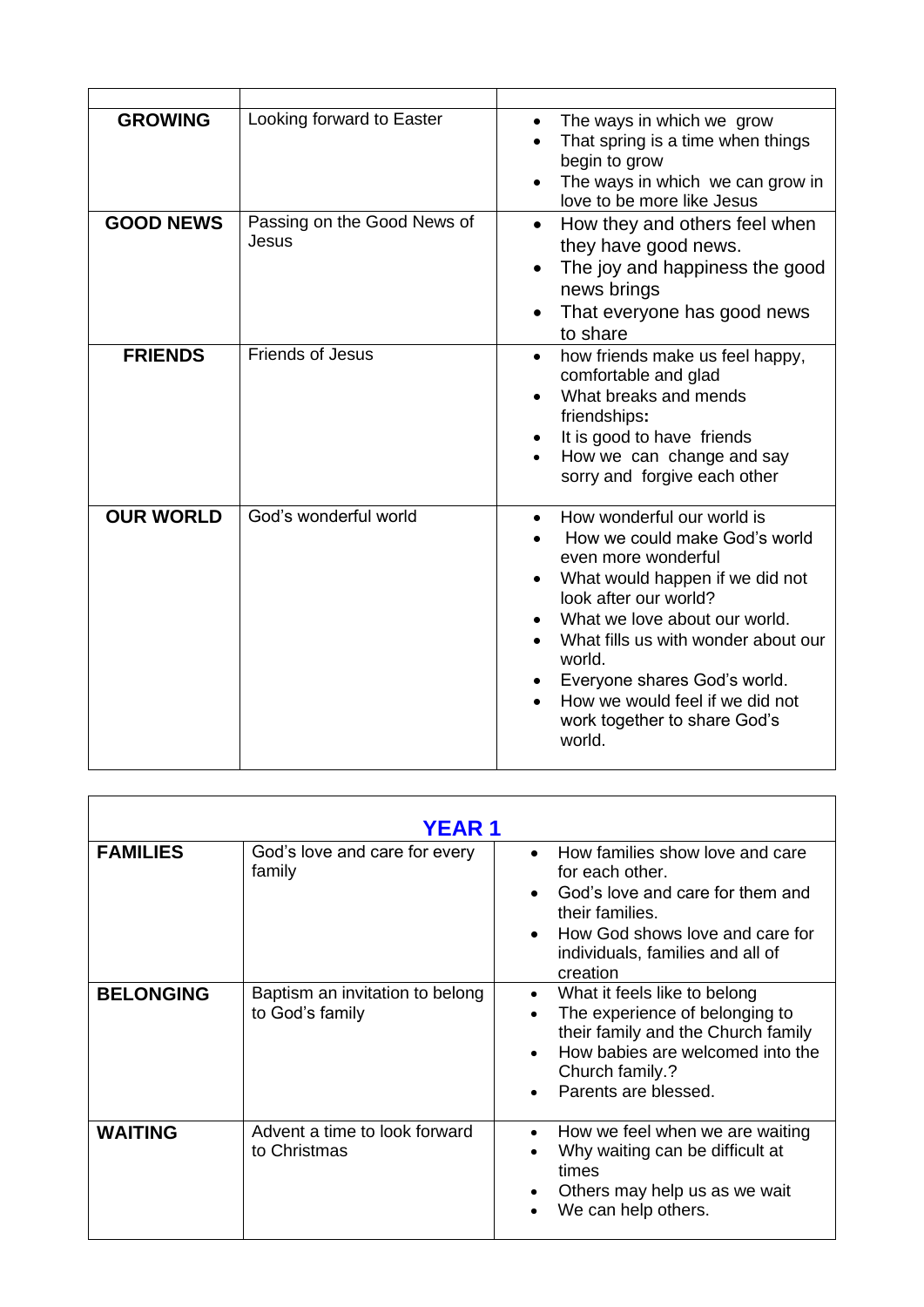| <b>SPECIAL</b><br><b>PEOPLE</b><br><b>MEALS</b>  | People in the parish family<br>Mass; Jesus' special meal | Special people help us<br>$\bullet$<br>What makes a person special<br>How we can love and serve each<br>other<br>There are people who do special<br>$\bullet$<br>jobs at Mass when the parish<br>family gathers<br>Some of ways in which these<br>$\bullet$<br>people help<br>What important for a happy meal<br>$\bullet$                                                                                                                            |
|--------------------------------------------------|----------------------------------------------------------|-------------------------------------------------------------------------------------------------------------------------------------------------------------------------------------------------------------------------------------------------------------------------------------------------------------------------------------------------------------------------------------------------------------------------------------------------------|
|                                                  |                                                          | What makes a family meal special.<br>$\bullet$<br>Preparation for a meal.<br>How we love and serve Jesus<br>How it is good to say thank you for<br>our meals                                                                                                                                                                                                                                                                                          |
| <b>CHANGE</b>                                    | Lent a time for change                                   | How the season change.<br>The ways we change and grow in<br>love and kindness.<br>How we can change and make a<br>new start in Lent.                                                                                                                                                                                                                                                                                                                  |
| <b>HOLIDAYS</b><br><b>AND</b><br><b>HOLYDAYS</b> | Pentecost: the feast of the<br><b>Holy Spirit</b>        | Why are holidays different from<br>$\bullet$<br>ordinary days<br>What makes holidays happy times<br>$\bullet$<br>How holidays are times to relax<br>and do something different<br>We should thank God for holidays<br>$\bullet$<br>and our wonderful world                                                                                                                                                                                            |
| <b>BEING SORRY</b>                               | God helps us to choose well                              | Making choices that help us feel<br>$\bullet$<br>happy.<br>Making choices that make us feel<br>unhappy.<br>What helps us to make good<br>choices.<br>How would it be if everyone<br>followed Jesus' new rule to 'love<br>one another'.<br>Sometimes hard to say sorry and<br>to forgive.<br>It is good to say sorry<br>$\bullet$<br>The end of the day is a good time<br>$\bullet$<br>to reflect on the choices made and<br>to ask God's forgiveness. |
| <b>NEIGHBOURS</b>                                | Neighbours share God's world                             | Who is our neighbour?<br>$\bullet$<br>What makes a good neighbour<br>٠<br>How we can be a good neighbour<br>What happens if someone is not a<br>good neighbour                                                                                                                                                                                                                                                                                        |

| <b>YEAR 2</b>     |                                      |                                                                                                                                 |  |
|-------------------|--------------------------------------|---------------------------------------------------------------------------------------------------------------------------------|--|
| <b>BEGINNINGS</b> | God is present in every<br>beginning | • How you feel when you begin<br>anything new<br>Why some beginnings and easy<br>and some are difficult<br>How we begin our day |  |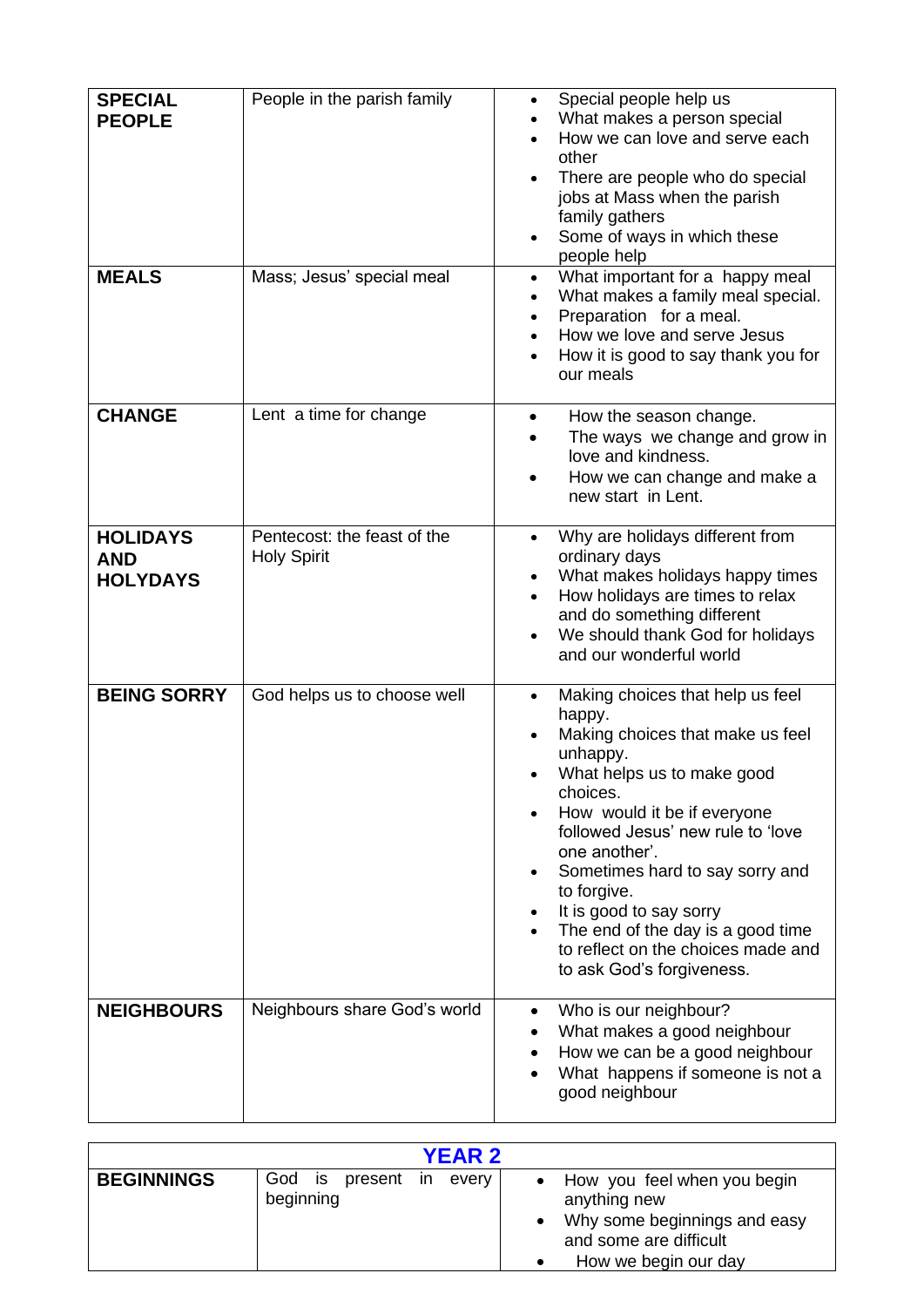| <b>SIGNS &amp;</b><br><b>SYMBOLS</b> | Signs and symbols used<br>in.<br><b>Baptism</b>                                                    | How each day is a new<br>beginning.<br>God cares for everyone.<br>God being present in all new<br>beginnings<br>The meaning and importance of<br>$\bullet$<br>some symbols in life.<br>The power of symbols to convey<br>meaning<br>Some of the signs and symbols in<br>daily life |
|--------------------------------------|----------------------------------------------------------------------------------------------------|------------------------------------------------------------------------------------------------------------------------------------------------------------------------------------------------------------------------------------------------------------------------------------|
| <b>PREPARING</b>                     | Advent; preparing to celebrate<br>Christmas                                                        | Why is it necessary to prepare?<br>$\bullet$<br>What would happen if you didn't<br>prepare?<br>How you feel when you are<br>$\bullet$<br>preparing for special times?<br>What is the best way to prepare for<br>Jesus' coming?                                                     |
| <b>BOOKS</b>                         | The books used in Church                                                                           | The importance of books in our<br>$\bullet$<br>lives.<br>The need for books<br>How books can help us                                                                                                                                                                               |
| <b>THANKSGIVING</b>                  | Mass a special time for saying<br>God<br>for<br>thank<br>you<br>to<br>everything, especially Jesus | How you feel when you thank<br>others<br>How you feel when you are<br>thanked<br>Why we thank God our Father<br>How the parish family can spread<br>the message of thanksgiving and<br>peace.                                                                                      |
| <b>OPPORTUNITIES</b>                 | Lent an opportunity to start<br>anew in order to celebrate<br>Jesus' new life                      | How each day offers<br>opportunities for good<br>What helps a person choose well<br>The opportunity of Lent offers to<br>$\bullet$<br>make a new start.                                                                                                                            |
| <b>SPREAD THE</b><br><b>WORD</b>     | Pentecost a time to spread the<br><b>Good News</b>                                                 | The importance of messages in<br>$\bullet$<br>daily life<br>The responsibility of passing on<br>$\bullet$<br>messages<br>The new life of Jesus<br>How the Holy Spirit helps<br>Christians<br>Jesus has promised us new life                                                        |
| <b>RULES</b>                         | Reasons for rules<br>in the<br>Christian family                                                    | The importance for ourselves<br>and others of keeping rules.<br>How rules are necessary in life<br>٠<br>How it is sometimes hard to say<br>sorry<br>How it is sometimes hard to<br>forgive others<br>The good feeling when people<br>make up                                       |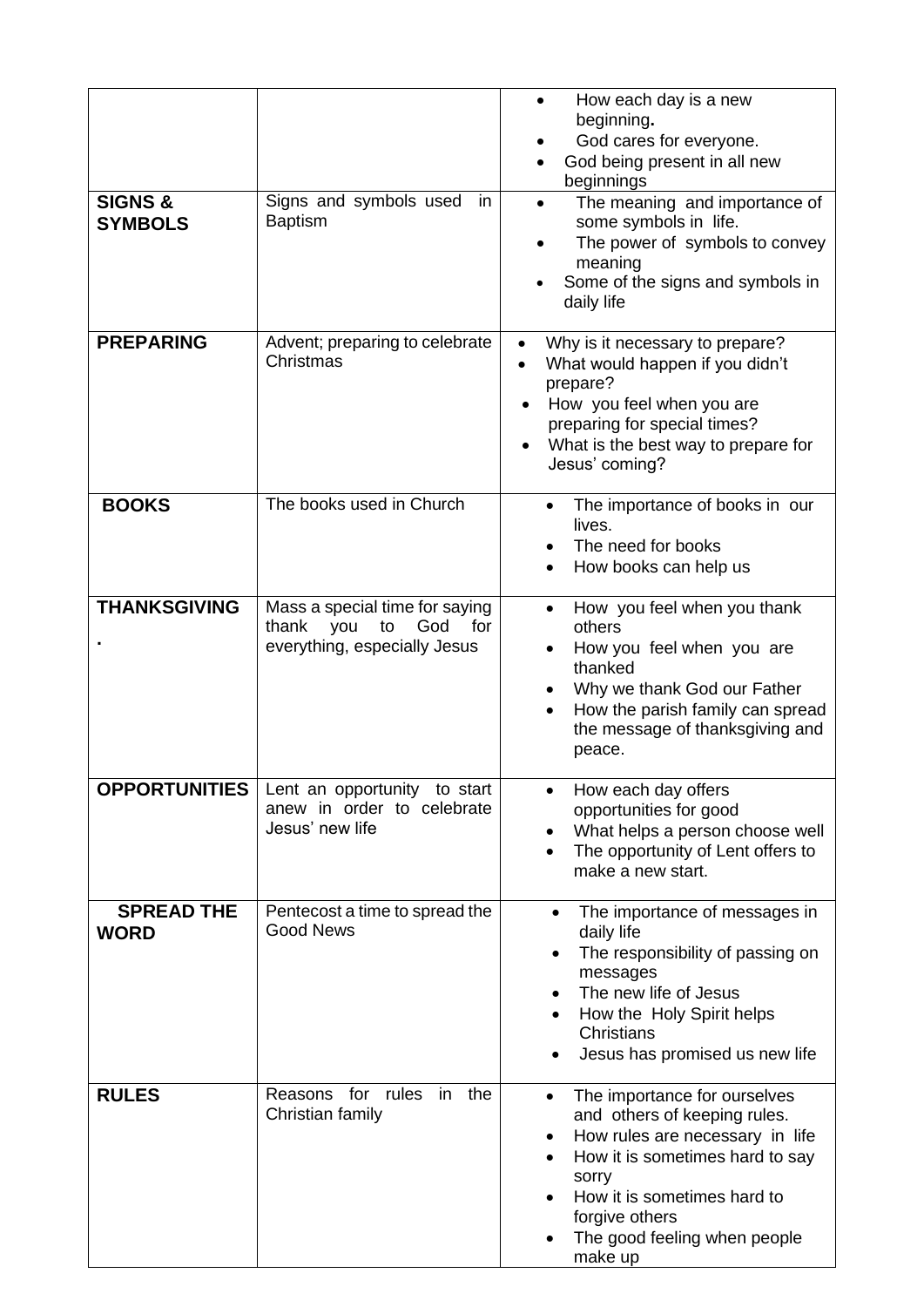|                  |                           | The difference between doing<br>something accidentally and on<br>purpose.<br>The importance and helpfulness<br>$\bullet$<br>of examining your conscience<br>every day.<br>A sorry prayer |
|------------------|---------------------------|------------------------------------------------------------------------------------------------------------------------------------------------------------------------------------------|
| <b>TREASURES</b> | God's treasure; the world | What we treasure<br>What treasures do we share?<br>We are God's treasure<br>How we thank God for the<br>treasures of our world<br>How we should treat the<br>treasures of this earth     |

| Year 3          |                                                                  |                                                                                                                                                                                                                                                                                                                                                                                                                                                                                           |  |
|-----------------|------------------------------------------------------------------|-------------------------------------------------------------------------------------------------------------------------------------------------------------------------------------------------------------------------------------------------------------------------------------------------------------------------------------------------------------------------------------------------------------------------------------------------------------------------------------------|--|
| <b>HOMES</b>    | God's vision for every family                                    | What makes a house a home<br>What makes home a special place<br>$\bullet$<br>for you<br>What makes a house a home<br>Why is family important<br>The respect of parents and children<br>for one another<br>What do you like to do at home, on<br>your own and as a family<br>What do people do for you at<br>home, that makes you feel special<br>What is sometimes difficult about<br>sharing and being part of a group<br>at home<br>God's dream for every family<br>God is always there |  |
| <b>PROMISES</b> | The meaning of the<br>commitment and promises<br>made at Baptism | What is good about being in a<br>group<br>Why we have rules<br>The importance of making<br>promises<br>How some promises are more<br>difficult to keep than others<br>The link between the promises<br>made the consequences of<br>actions following the promise.<br>The role of parents and godparents<br>in bringing up the child in the Faith<br>What it means to live a child of the<br>$\bullet$<br>Light                                                                            |  |
| <b>VISITORS</b> | The coming of Jesus                                              | How we welcome visitors<br>$\bullet$<br>How we feel as a visitor<br>The importance of preparing for<br>visitors.<br>The joys and demands of visitors                                                                                                                                                                                                                                                                                                                                      |  |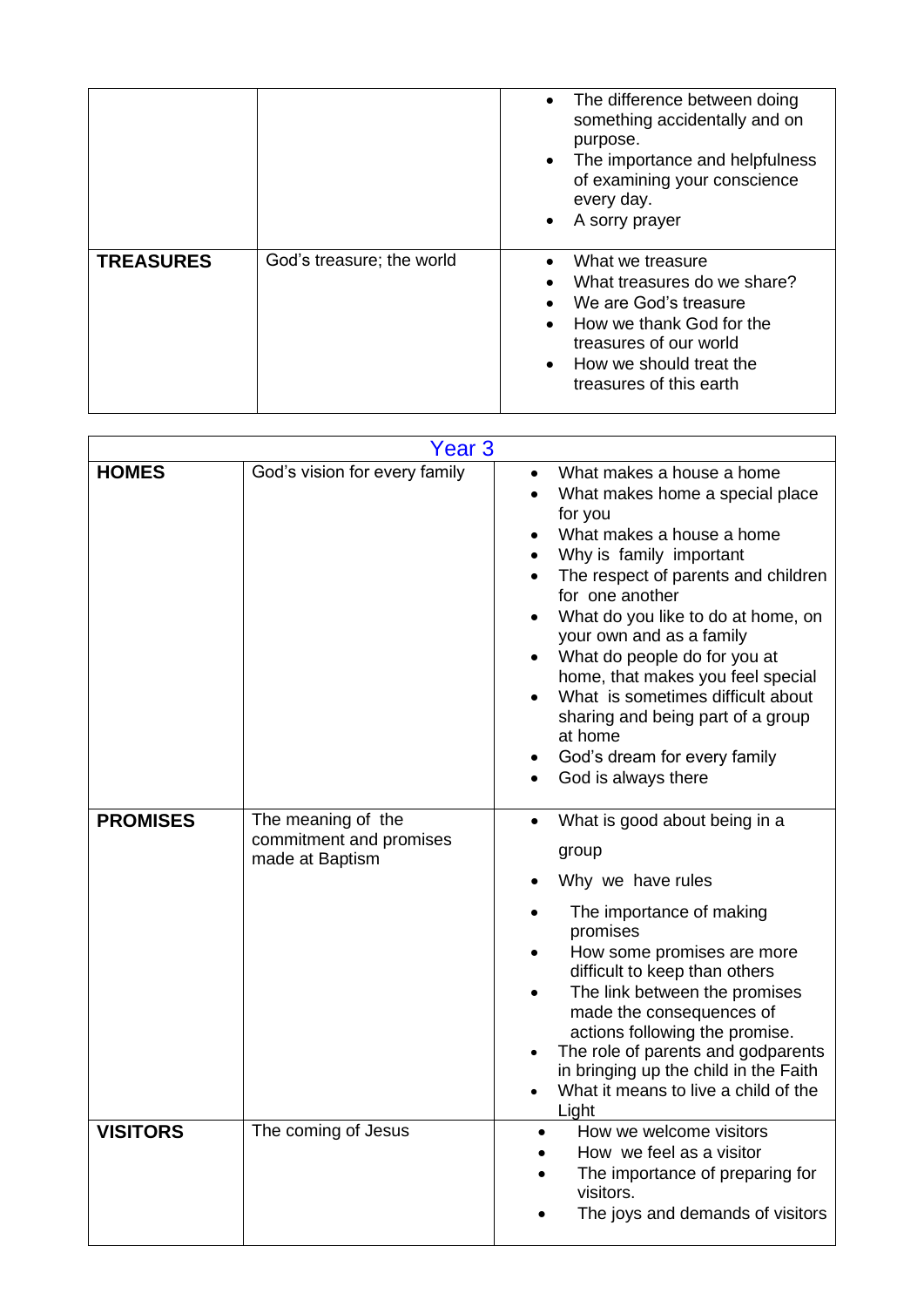| <b>JOURNEYS</b>                          | Christian family's journey with<br>Jesus       | Each year has its special times<br>and seasons<br>Life is a journey<br>٠<br>Who is with you on the journey<br>$\bullet$<br>What makes it good<br>$\bullet$<br>difficulties times in the life's<br>journey<br>What/who helps<br>How we help one another on the<br>journey                                                                       |
|------------------------------------------|------------------------------------------------|------------------------------------------------------------------------------------------------------------------------------------------------------------------------------------------------------------------------------------------------------------------------------------------------------------------------------------------------|
| <b>LISTENING &amp;</b><br><b>SHARING</b> | Jesus gives himself to us in a<br>special way  | The cost of sharing<br>$\bullet$<br>The joys of sharing<br>$\bullet$<br>The importance of listening well and<br>$\bullet$<br>sharing.<br>The joys and difficulties of listening<br>and sharing<br>How feelings affect our own and<br>others desire to listen and to share.                                                                     |
| <b>GIVING ALL</b>                        | Lent a time to remember<br>Jesus' total giving | • Why people are brave and give<br>themselves to others<br>The demands of total giving in terms<br>$\bullet$<br>of time and giving up something you<br>what to do<br>How people give themselves to<br>others<br>Those in need and how we might<br>help them.<br>Lent an opportunity for giving,<br>growing in goodness.<br>Jesus' total giving |
| <b>ENERGY</b>                            | Gifts of the Holy Spirit                       | • The energy of wind and of fire<br>The best use of power of wind and<br>fire<br>The inspiration of the Holy Spirit<br>The power and energy of the Holy<br>Spirit<br>The prayer to the Holy Spirit<br>The gifts of the Holy Spirit<br>Christians can use the gifts of the<br>Holy Spirit to help others.                                       |
| <b>CHOICES</b>                           | The importance of<br>examination of conscience | The meaning of choice and<br>consequence<br>The importance of making good<br>choices<br>What helps in making good choices<br>Consequences of choices<br>What it means to examine your<br>conscience<br>How God is always forgiving                                                                                                             |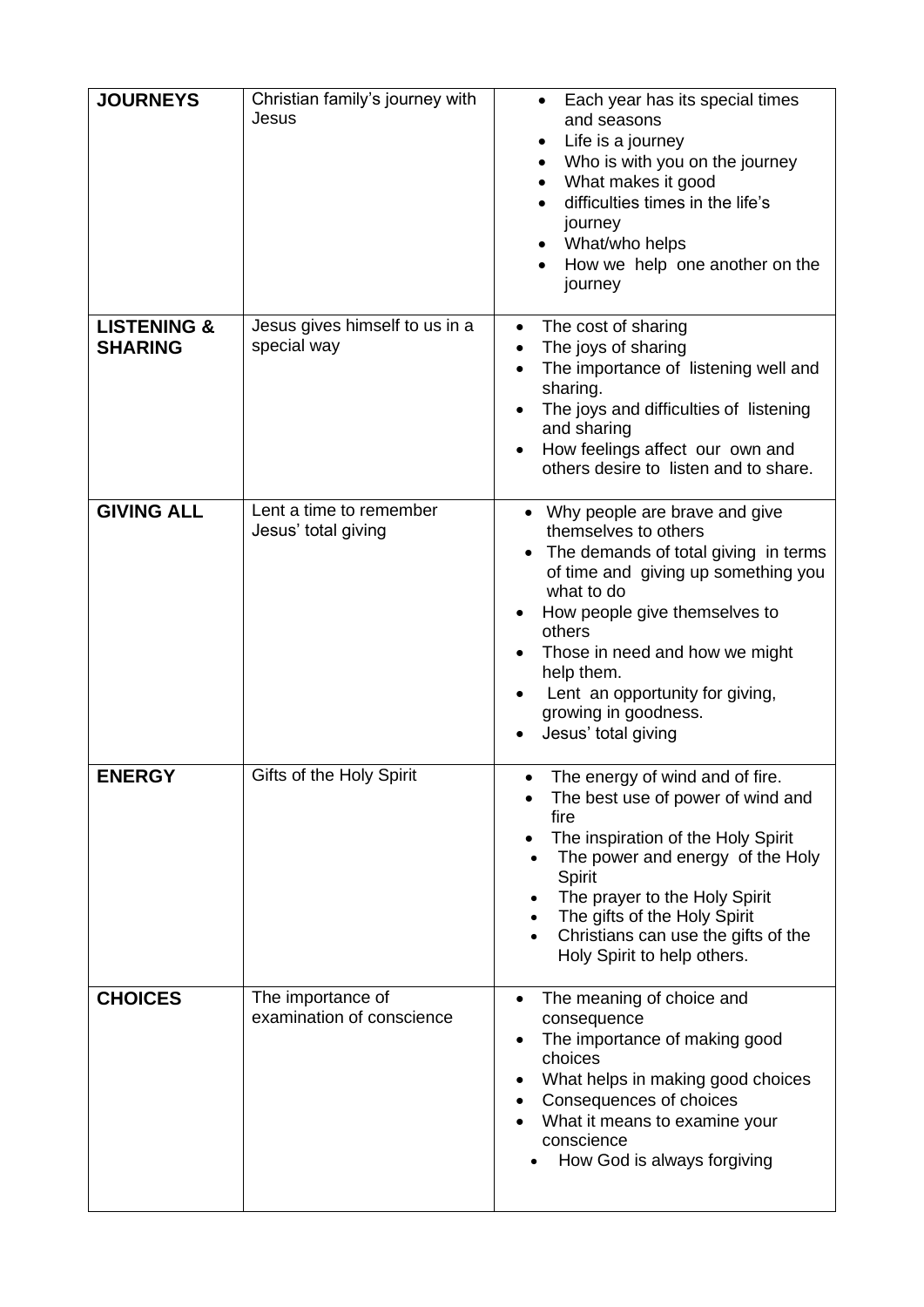| <b>SPECIAL</b><br>Special places for Jesus and<br>the Christian community<br><b>PLACES</b> | • How places become special?<br>What makes a place special?<br>Special places for you and your<br>family?<br>Why is our heart a special place?<br>$\bullet$<br>Keeping our world a special place?<br>Why do Christians want to keep the<br>$\bullet$<br>world a special pace? |
|--------------------------------------------------------------------------------------------|-------------------------------------------------------------------------------------------------------------------------------------------------------------------------------------------------------------------------------------------------------------------------------|
|--------------------------------------------------------------------------------------------|-------------------------------------------------------------------------------------------------------------------------------------------------------------------------------------------------------------------------------------------------------------------------------|

| <b>YEAR 4</b>                           |                                                                       |                                                                                                                                                                                                                                                                                                                                                                                                                                                                           |  |
|-----------------------------------------|-----------------------------------------------------------------------|---------------------------------------------------------------------------------------------------------------------------------------------------------------------------------------------------------------------------------------------------------------------------------------------------------------------------------------------------------------------------------------------------------------------------------------------------------------------------|--|
| <b>PEOPLE</b>                           | The family of God in Scripture                                        | The importance of families<br>٠<br>Family relationships<br>$\bullet$<br>Respect for those who gave us life.                                                                                                                                                                                                                                                                                                                                                               |  |
| <b>CALLED</b>                           | Confirmation a time to renew<br>baptismal promises                    | Our response to being chosen<br>$\bullet$<br>What it feels like to be chosen<br>Why it is difficult to make a<br>response in some situations<br>Giving up something else when you<br>are chosen.<br>What help do you need to chose<br>The work of the Holy Spirit in our<br>lives<br>The work of the Holy Spirit in the<br>lives of Christians<br>What it is to live in the light of<br>Christ<br>The commitment of people who<br>$\bullet$<br>respond to the call of God |  |
| <b>GIFT</b>                             | God's gift of love & friendship<br>in Jesus                           | What you value most about the gift<br>of friendship<br>What you offer others in your<br>friendship<br>Why the gift of love and friendship<br>is important<br>The joys and demands of friendship<br>The commitment required by the gift<br>of love and friendship.                                                                                                                                                                                                         |  |
| <b>COMMUNITY</b>                        | life in the local Christian<br>community: ministries in the<br>parish | The meaning of community<br>$\bullet$<br>The advantages of being part of a<br>community?<br>What helps to build up community<br>The demands of being part of a<br>community?<br>Why people give time and service<br>in helping others in their community<br>The causes of a breakdown of a<br>community<br>How the parish community<br>celebrates together and supports<br>one another                                                                                    |  |
| <b>GIVING &amp;</b><br><b>RECEIVING</b> | Living in communion                                                   | Your experience of giving and<br>receiving.                                                                                                                                                                                                                                                                                                                                                                                                                               |  |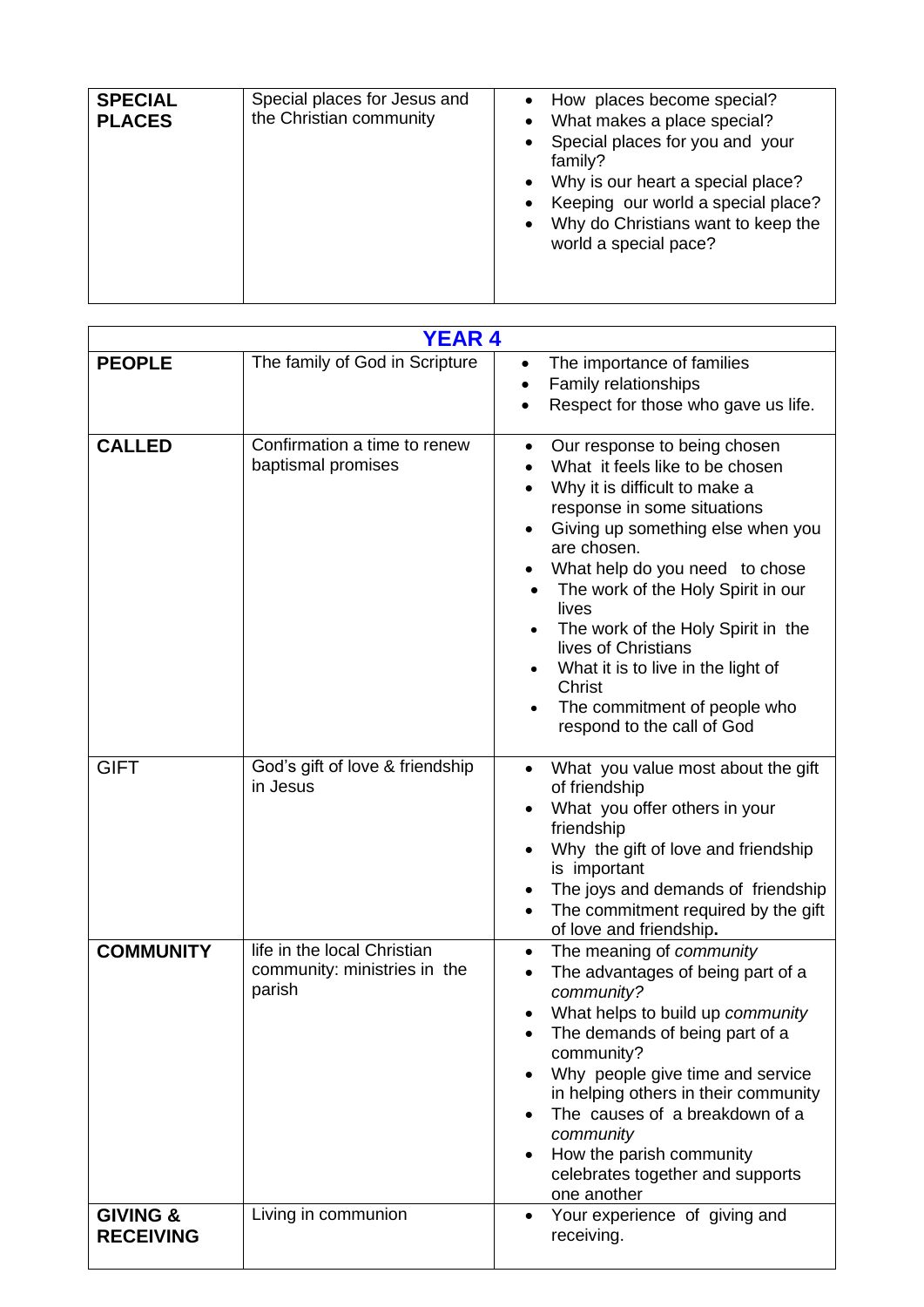|                                   |                                                                   | The importance of giving and<br>receiving?<br>The joys and demands of giving<br>and receiving?<br>Why it is important to live in<br>$\bullet$<br>communion<br>Ways in which we live and grow in<br>communion.<br>How the Eucharist challenges and<br>enables living and growing in<br>communion?                                                                                                                                    |
|-----------------------------------|-------------------------------------------------------------------|-------------------------------------------------------------------------------------------------------------------------------------------------------------------------------------------------------------------------------------------------------------------------------------------------------------------------------------------------------------------------------------------------------------------------------------|
| <b>SELF</b><br><b>DISCIPLINE</b>  | Celebrating growth to new life                                    | The experience of giving up<br>something and be very disciplined<br>for a good reason.<br>How to be self disciplined<br>$\bullet$<br>How self-discipline helps people to<br>grow and make the best use of their<br>potential<br>Lent; the opportunity to make<br>change and to prepare for Christ's<br>Resurrection on Easter Sunday.                                                                                               |
| <b>NEW LIFE</b>                   | To hear & live the Easter<br>message                              | What you do when life is difficult<br>$\bullet$<br>The experience of good news<br>bringing life. and happiness.<br>How the power of the Holy Spirit<br>helps Christians today                                                                                                                                                                                                                                                       |
| <b>BUILDING</b><br><b>BRIDGES</b> | Admitting wrong, being<br>reconciled with God and one<br>another. | What makes friendships strong<br>$\bullet$<br>How decisions about friendship<br>$\bullet$<br>are informed by beliefs and<br>values.<br>How friendships are built<br>How friendships may be<br>restored when they have been<br>broken<br>Sin and the importance of<br>examining of your conscience<br>The greatest commandment, love<br>of God and others<br>The meaning of contrition and of<br>absolution<br>Forgiveness of others |
| GOD'S<br><b>PEOPLE</b>            | Different saints show people<br>what God is like.                 | What makes a person do<br>extraordinary things?<br>How ordinary people do<br>$\bullet$<br>extraordinary things.<br>The qualities you admire in others<br>$\bullet$<br>How true happiness can be found<br>How you can do extraordinary things                                                                                                                                                                                        |

| <b>YEAR 5</b>    |                                             |                                                                                                                                                             |  |
|------------------|---------------------------------------------|-------------------------------------------------------------------------------------------------------------------------------------------------------------|--|
| <b>OURSELVES</b> | Created in the image and<br>likeness of God | Talents and qualities you admire in<br>$\bullet$<br>others<br>• Your own talents and qualities and<br>how you use them<br>Identify qualities in anyone else |  |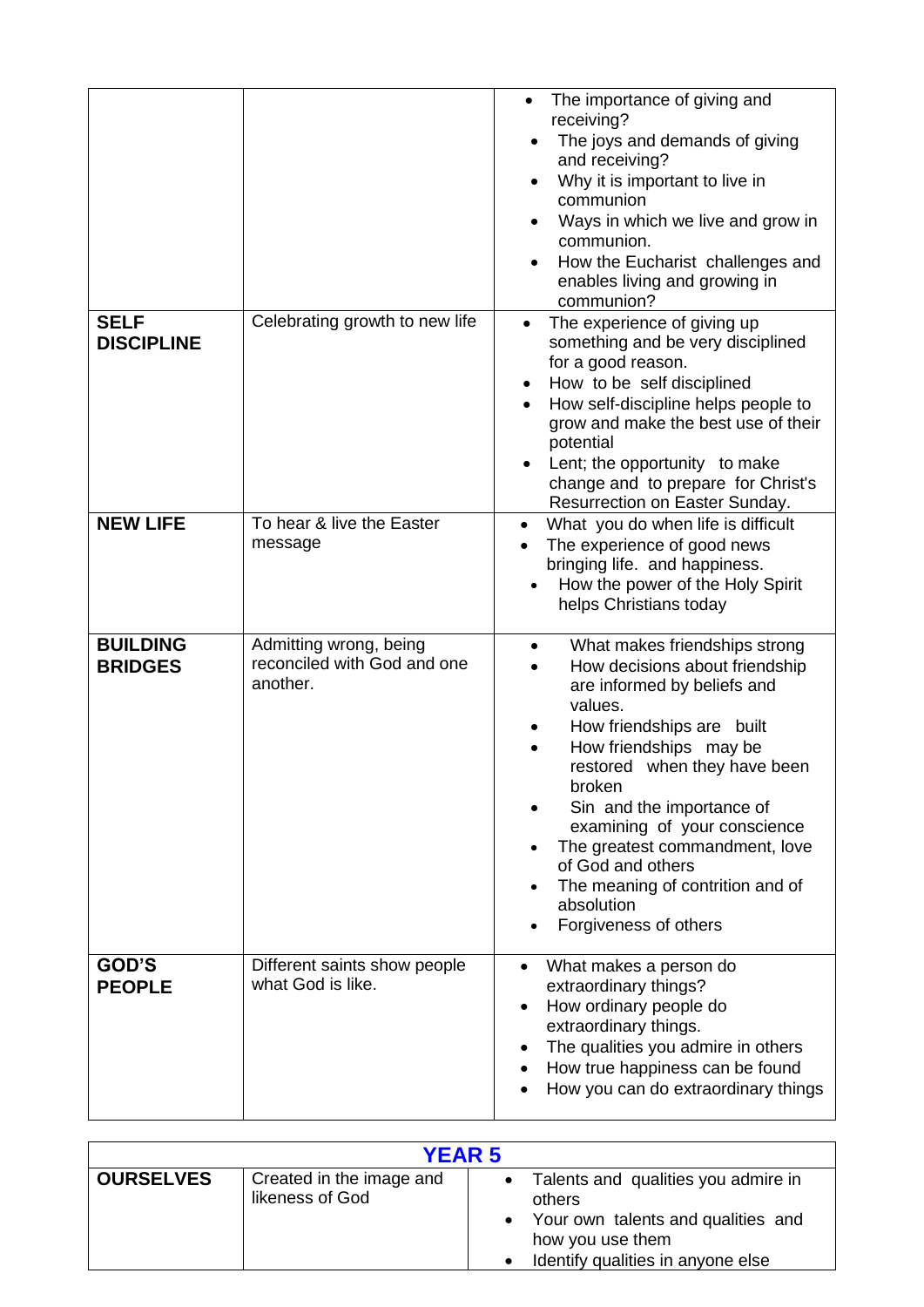|                     |                                                                  | How talents and qualities are<br>developed.<br>We are made in the likeness of God<br>What being unique means<br>٠<br>God's love for us<br>How Christians are called to live in<br>peace.<br>How people are made in God's image<br>and likeness might live                                                                                                                                                                                                                                                                                                                                                                                                                                                          |
|---------------------|------------------------------------------------------------------|--------------------------------------------------------------------------------------------------------------------------------------------------------------------------------------------------------------------------------------------------------------------------------------------------------------------------------------------------------------------------------------------------------------------------------------------------------------------------------------------------------------------------------------------------------------------------------------------------------------------------------------------------------------------------------------------------------------------|
| <b>LIFE CHOICES</b> | Marriage, commitment and<br>service                              | The ingredients of a good friendship<br>$\bullet$<br>What fidelity means and how it applies<br>to friendship<br>Responsibilities friends have for one<br>another<br>Difficulties and joys of friendships<br>What is important for friendship to<br>thrive<br>What it feels like to have faithful friend<br>Jesus' advice about relationship?<br>The importance of fidelity, loyalty and<br>commitment in maintaining a friendship<br>The importance of commitment and<br>responsibility in relationships.<br>What is means to be committed<br>The work of Christian service<br>The Sacrament of Marriage<br>The symbols of the promises and the<br>blessing of rings<br>All are called to live in love and service |
| <b>HOPE</b>         | Advent; waiting in joyful<br>hope for Jesus; the<br>promised one | Your experience of waiting<br>$\bullet$<br>How people wait in different ways, for<br>different things.<br>Why waiting is a mystery<br>How you can best use the time you<br>spend waiting and what might help you<br>What you think about when you are<br>waiting for something exciting<br>How you behave when you are waiting<br>The difference between hope and<br>expect<br>Why people wait with hope<br>The coming of Jesus at the end of time<br>Advent is a time of waiting hopefully                                                                                                                                                                                                                        |
| <b>MISSION</b>      | Continuing Jesus' mission<br>in diocese. [ecumenism]             | The demands and joys being<br>$\bullet$<br>dedicated in your mission<br>Discovering your mission?<br>٠<br>What inspires people in their mission<br>The joys and demands of engaging<br>in a mission<br>The reasons why people what to<br>help others.<br>How people carry out Jesus' mission<br>today<br>Jesus' prayer for unity                                                                                                                                                                                                                                                                                                                                                                                   |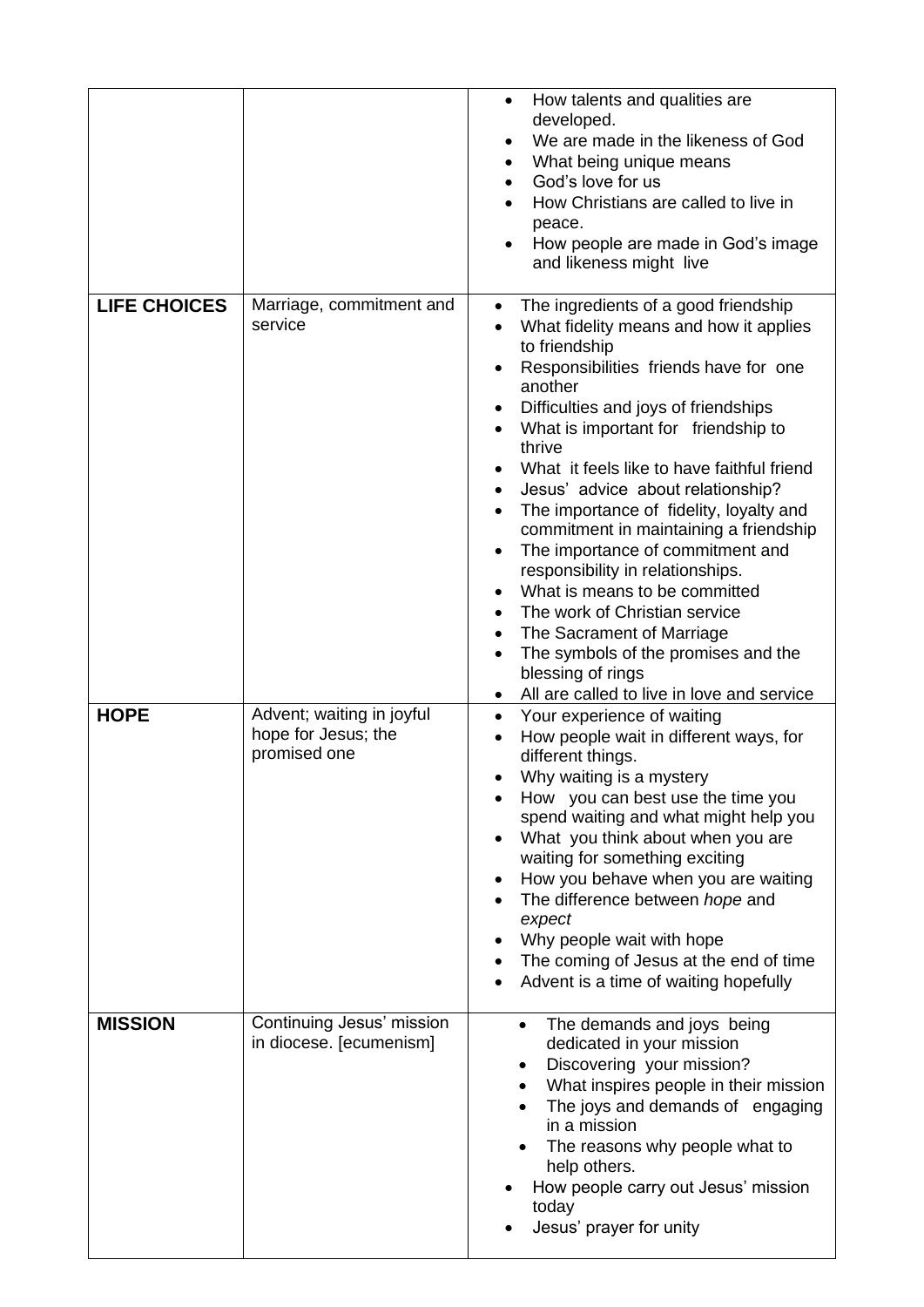| <b>MEMORIAL</b><br><b>SACRIFICE</b>                      | The Eucharist; the living<br>memorial of Jesus                           | Why memories are important<br>$\bullet$<br>How it is possible to keep important<br>memories alive<br>About sacrifice in daily life<br>$\bullet$                                                                                                                                                                                                                                                                                                                                                                                                                                                                                      |
|----------------------------------------------------------|--------------------------------------------------------------------------|--------------------------------------------------------------------------------------------------------------------------------------------------------------------------------------------------------------------------------------------------------------------------------------------------------------------------------------------------------------------------------------------------------------------------------------------------------------------------------------------------------------------------------------------------------------------------------------------------------------------------------------|
| <b>SACRIFICE</b>                                         | Lent a time of giving in<br>order to celebrate the<br>sacrifice of Jesus | How you feel when you give<br>$\bullet$<br>How you feel when you refuse to give.<br>The cost of giving.<br>$\bullet$<br>How people decide whether or not to<br>give<br>How those decisions are informed by<br>beliefs and values<br>The costs or rewards of giving can be<br>That Lent is a season of giving to<br>$\bullet$<br>prepare for the Easter                                                                                                                                                                                                                                                                               |
| <b>TRANSFORMA</b><br><b>TION</b>                         | Celebration of the Spirit's<br>transforming power                        | How people can use the energy of<br>$\bullet$<br>their minds for the good of others.<br>How people can use time and physical<br>$\bullet$<br>energy for the well being of others and<br>why they should.<br>How energy can transform<br>How we can use our energy to<br>transform ourselves<br>How we can use the energy from the<br>earth's resources in a fair and<br>sustainable way.<br>How the power of the Holy Spirit helps<br>Christians today                                                                                                                                                                               |
| <b>FREEDOM &amp;</b><br><b>RESPONSIBILI</b><br><b>TY</b> | Commandments enable<br>Christians to be free &<br>responsible            | What freedom parents have a right to<br>$\bullet$<br>What freedom children have a right to.<br>What is responsible and irresponsible<br>behaviour.<br>How rules can bring freedom<br>How people know the boundaries that<br>their personal freedom gives them.<br>How freedom and responsibility are<br>linked.<br>How people's perception of what their<br>freedom allows may conflict with the<br>expectation of others.<br>How importance of the Ten<br>Commandments for Christians today.<br>How the Beatitudes show us a positive<br>way of life.<br>Jesus teaching on the greatest<br>commandments, love of God and<br>others. |
| <b>STEWARDSHIP</b>                                       | The Church is called to<br>stewardship of Creation                       | What I really care about<br>٠<br>Showing concern for what I care for<br>The meaning of stewardship<br>Understanding the wonders of God's<br>creation<br>People are made in the image and<br>likeness of God<br>Christians can be good stewards.                                                                                                                                                                                                                                                                                                                                                                                      |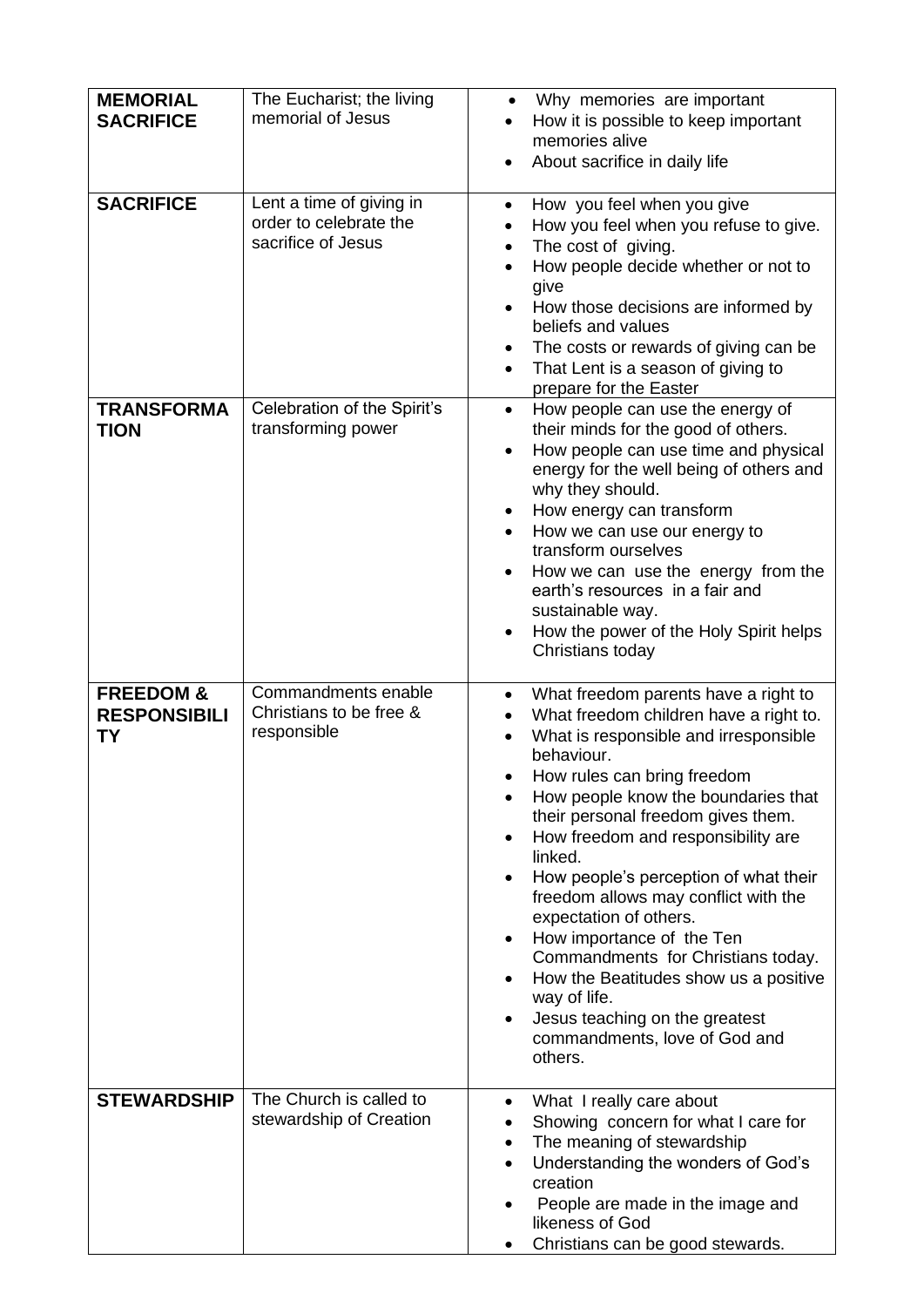| care of, to be a steward of the earth<br>The importance of ecology |
|--------------------------------------------------------------------|
|--------------------------------------------------------------------|

| <b>YEAR 6</b>                            |                                                  |                                                                                                                                                                                                                                                                                                                                                                                                                                                                                                                                                                                                                                                                                                                                                                                                                                           |
|------------------------------------------|--------------------------------------------------|-------------------------------------------------------------------------------------------------------------------------------------------------------------------------------------------------------------------------------------------------------------------------------------------------------------------------------------------------------------------------------------------------------------------------------------------------------------------------------------------------------------------------------------------------------------------------------------------------------------------------------------------------------------------------------------------------------------------------------------------------------------------------------------------------------------------------------------------|
| <b>LOVING</b>                            | God who never stops<br>loving                    | What unconditional love means<br>$\bullet$<br>How love is shown<br>How you are loved and cared for<br>What members of your family do for<br>each other<br>How you show love to others<br>How people have inspired and<br>influenced you to show unconditional<br>love to others<br>What it means to be truly loving<br>How people show unconditional love<br>to others<br>The beliefs and values which have<br>inspired and influenced you to be<br>loving?<br>The scripture text that demonstrate<br>$\bullet$<br>God's unconditional love for everyone<br>even when times are hard.<br>The challenge these passages<br>present to Christians.<br>The Beatitudes and their meaning for<br>$\bullet$<br>today.<br>God's unconditional love and what<br>this means.<br>By living in God's way, as Jesus<br>showed us, we can grow in love. |
| <b>VOCATION AND</b><br><b>COMMITMENT</b> | The vocation of priesthood<br>and religious life | What it means to be committed?<br>Why people are committed?<br>The implications of lack of<br>commitment<br>Whom shows commitment<br>How commitment affects the level of<br>job satisfaction<br>Responding to the call of Jesus<br>Our mission in living out our baptismal<br><b>VOWS</b>                                                                                                                                                                                                                                                                                                                                                                                                                                                                                                                                                 |
| <b>EXPECTATIONS</b>                      | Jesus born to show God to<br>the world           | • The expectations you have of yourself<br>Having high expectations of others<br>Trusting and believing in one another<br>• What happens if you let people down or<br>others let you down?<br>Patience is important in expectations<br>The difference between wishing and<br>expecting.<br>• The meaning of Advent                                                                                                                                                                                                                                                                                                                                                                                                                                                                                                                        |
| <b>SOURCES</b>                           | The Bible, the special<br>book for the Church    | The kind of books which are the<br>most helpful<br>Our lives are enriched by books.                                                                                                                                                                                                                                                                                                                                                                                                                                                                                                                                                                                                                                                                                                                                                       |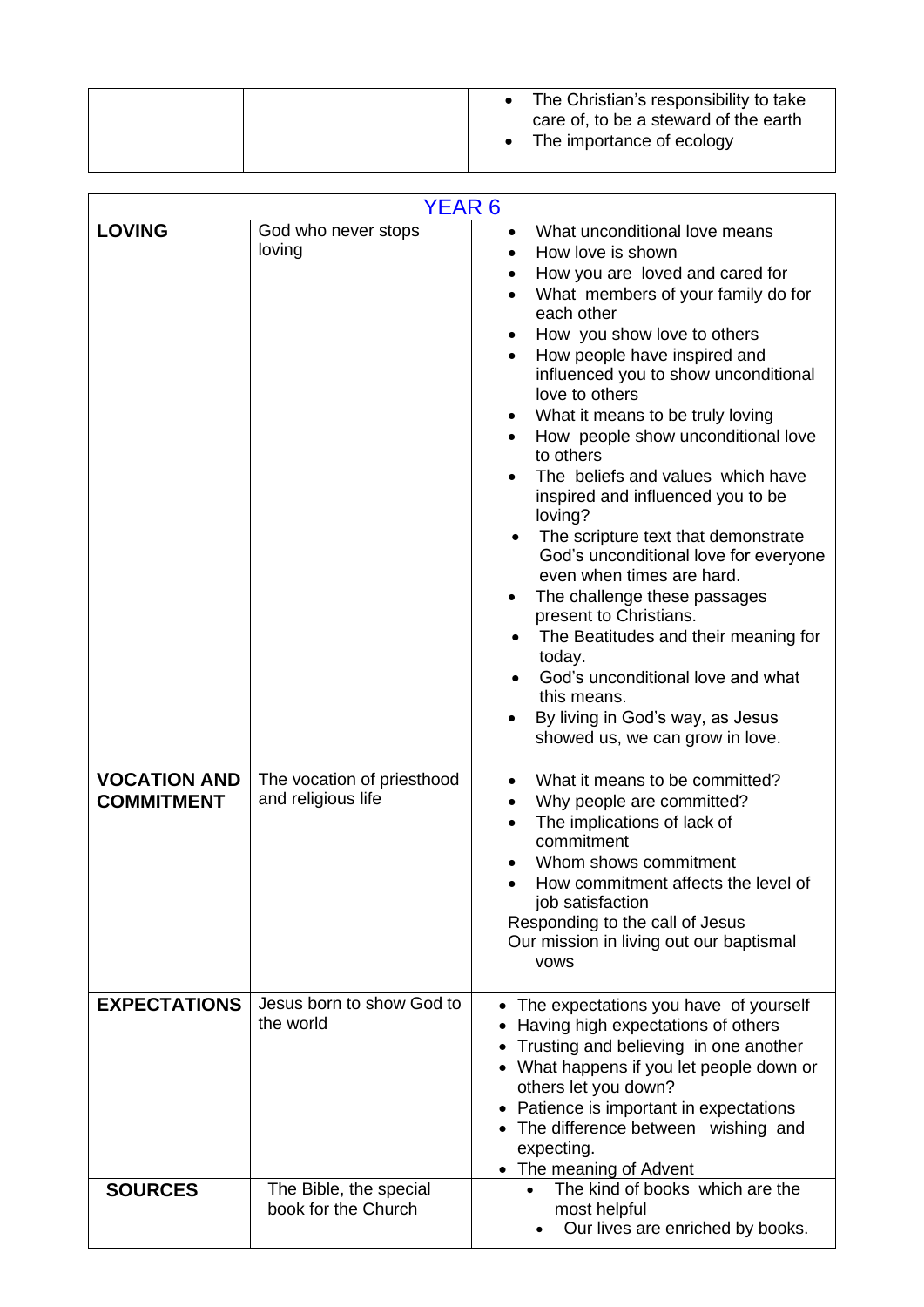|                                       |                                                          | The wonder of books and how<br>they take a person beyond<br>themselves<br>The presence of God in the words<br>of Scripture<br>The care and reverence with<br>which the Word of God is treated                                                                                                                                                                                                                                                                                           |
|---------------------------------------|----------------------------------------------------------|-----------------------------------------------------------------------------------------------------------------------------------------------------------------------------------------------------------------------------------------------------------------------------------------------------------------------------------------------------------------------------------------------------------------------------------------------------------------------------------------|
| <b>UNITY</b>                          | Eucharist enables people<br>to live in communion.        | • Why friendships are important<br>The most important value in friendship<br>What helps a friendship to flourish<br>The kinds of behaviour that break a<br>friendship<br>Those affected when a friendship is<br>broken<br>Mending broken friendships<br>$\bullet$<br>Becoming one with Christ and one<br>$\bullet$<br>another in Holy Communion<br>The unity which Holy Communion brings<br>$\bullet$                                                                                   |
| <b>DEATH &amp; NEW</b><br><b>LIFE</b> | Celebrating Jesus' death<br>and resurrection             | The affect of loss in everyday life<br>$\bullet$<br>The change it brought<br>What remained the same<br>What is the best way to cope with loss<br>How people cope with loss and death<br>How death brings new life<br>$\bullet$<br>Lent, a time to remember the suffering<br>and death of Jesus                                                                                                                                                                                          |
| <b>WITNESSES</b>                      | The Holy Spirit enables<br>people to become<br>witnesses | When to be a witness<br>٠<br>How to be a witness<br>Why it sometimes needs courage to<br>be a witness<br>Examples of modern witnesses<br>The witness of a local charity,                                                                                                                                                                                                                                                                                                                |
| <b>HEALING</b>                        | Sacrament of the Sick                                    | Showing compassion and care for those<br>who are ill<br>Our attitude towards those people are ill<br>in their minds<br>Helping, caring and understanding those<br>with a learning disability.<br>What gives a person comfort when<br>they are very ill<br>Why people give time and<br>commitment to caring for others<br>Why we care for the sick<br>The Sacrament of Anointing brings<br>comfort to those who are sick<br>The Christian responsibility for caring<br>for these in need |
| <b>COMMON</b><br><b>GOOD</b>          | Work of Christians for the<br>good of all                | How we build a fair and just world<br>The difference between fairness and<br>justice, unfairness and injustice<br>Helping to promote the dignity and<br>common good of one another<br>Beatitudes; a guide from Jesus about how<br>to live life.<br>The ways we can act justly, love<br>tenderly and walk humbly with God                                                                                                                                                                |